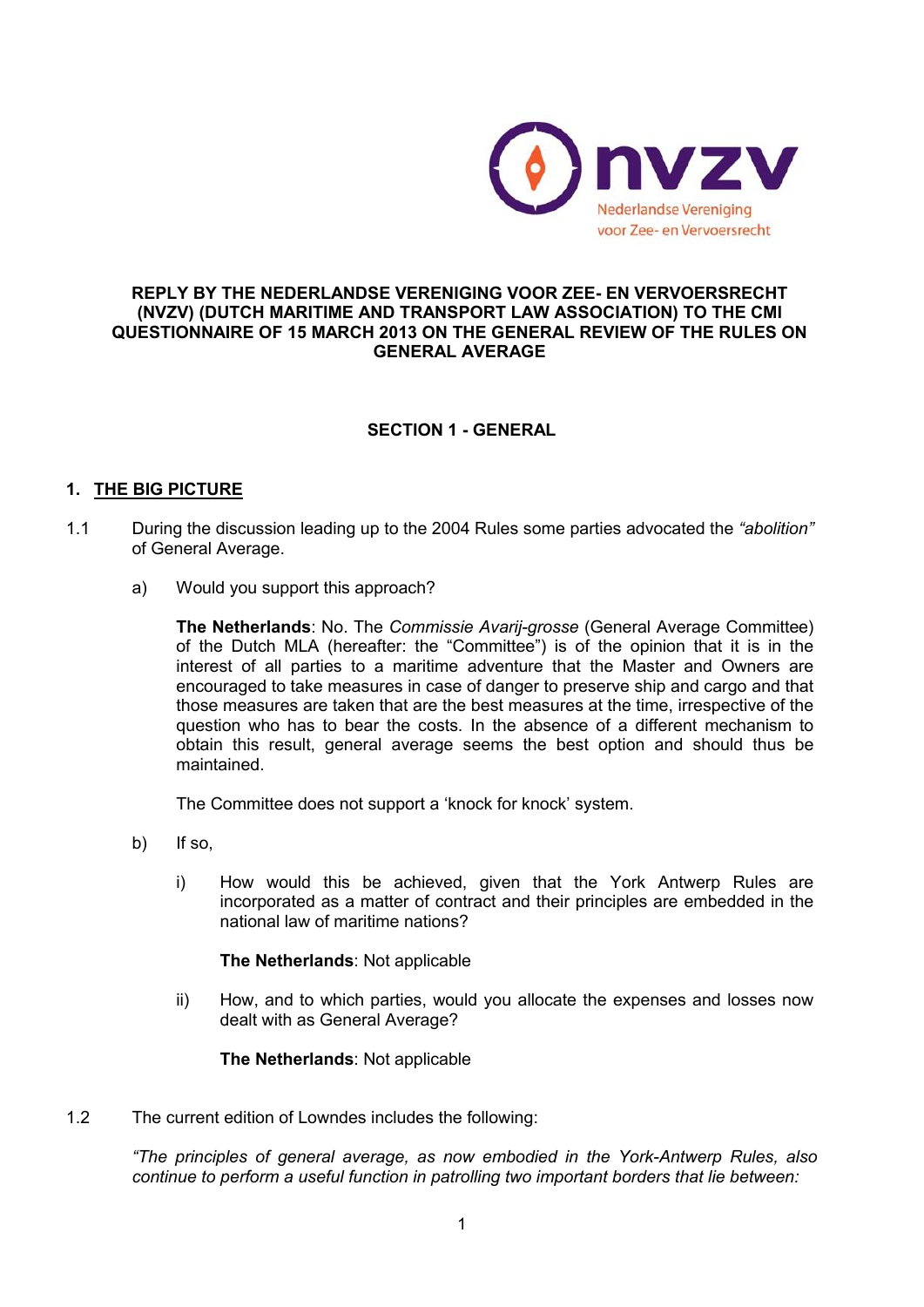- *Matters that form part of the shipowners' reasonable obligations to carry out the contracted voyage, and those losses and expenses that arise in exceptional circumstances.*
- *Property and liability insurers as their differing responsibilities meet and sometimes merge, in the context of a serious casualty.*

*Both of these difficult areas benefit from the reservoir of established law and practice that general average provides, helping to secure a degree of certainty that is always the object of commercial interests. However, practitioners must be aware that such commercial interests will have little patience with any system that becomes inflexible or too demanding of time and money, and the principles and practice of general average will continue to need to be kept under review."*

a) Looking at the big picture, are there areas of the maritime adventure where the York-Antwerp rules are an impediment rather than a help to commerce?

**The Netherlands**: No. We are not aware of situations where the rules are an impediment.

b) Alternatively, are there new areas where the "general average" approach could usefully be applied?

**The Netherlands**: No. In the Committee's opinion the YAR are flexible enough to cover situations in which the general average approach could be applied usefully.

# **2. ROTTERDAM RULES**

Article 84 deals with the topic in general terms:

*"Nothing in this Convention affects the application of terms in the contract of carriage or provisions of national law regarding the adjustment of general average."*

Two earlier Articles deal with the specific points of dangerous goods and cargo sacrifices.

*"Article 15 Goods that may become a danger*

*Notwithstanding articles 11 and 13, the carrier or a performing party may decline to receive or to load, and may take such other measurers as are reasonable, including unloading, destroying, or rendering goods harmless, if the goods are, or reasonably appear likely to become during the carrier's period of responsibility, an actual danger to persons, property or the environment."*

*"Article 16 Sacrifice of the goods during the voyage by sea*

*Notwithstanding articles 11, 13, and 14, the carrier or a performing party may sacrifice goods at sea when the sacrifice is reasonably made for the common safety or for the*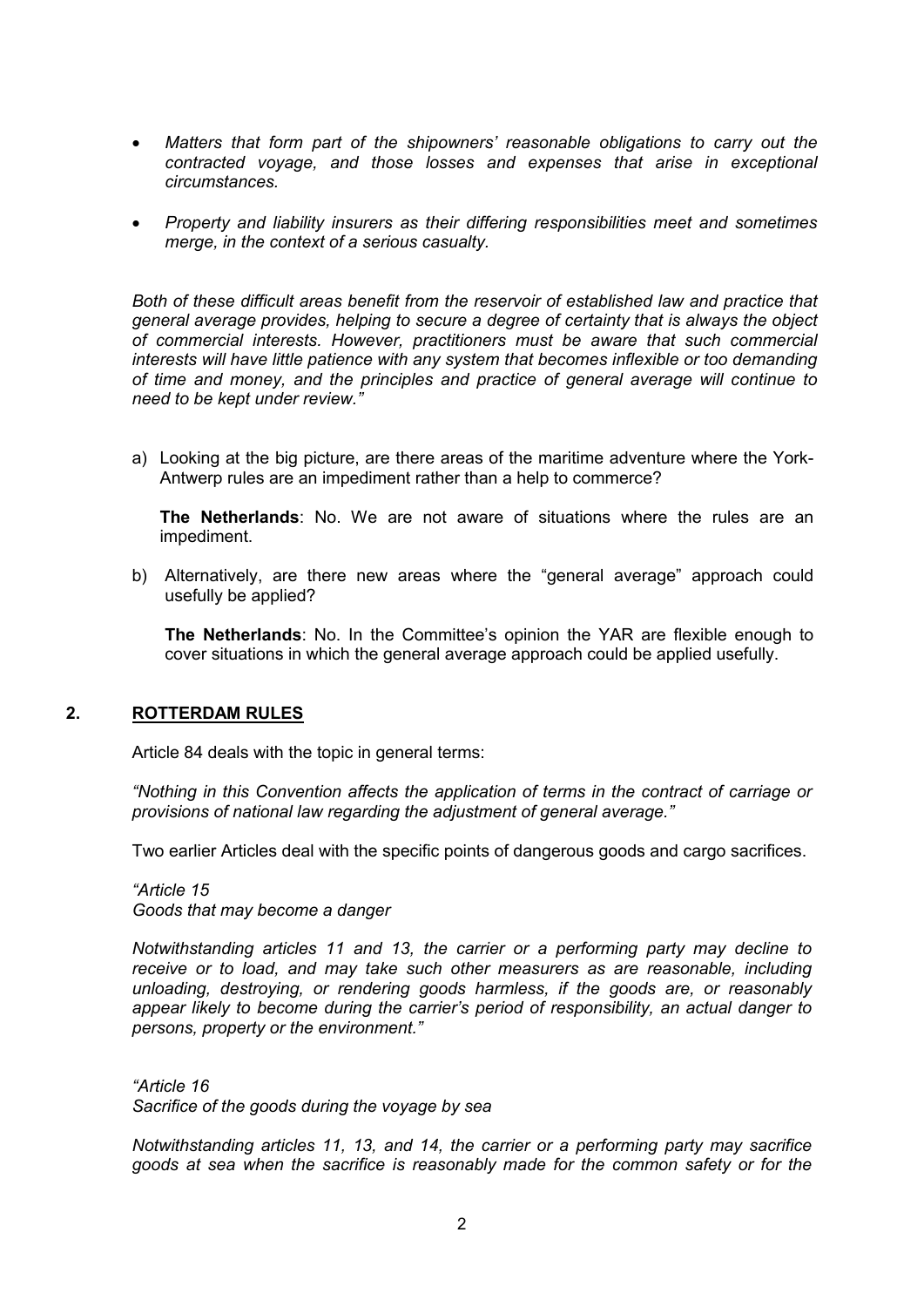*purpose of preserving from peril human life or other property involved in the common adventure."*

Articles 15 and 16 are referred to in Article 17.3 (o) as one of the excepted list of events. The effect of the "notwithstandings" in both Articles is rather confusing, and the question could be raised as to whether the carrier could escape any liability for a cargo sacrifice (say jettison to lighten the ship) if the ship had first got into difficulties due to unseaworthiness (Art 14).

By 2016 it is likely that the Rotterdam Rules may be more widely adopted.

- a) The IWG would invite your general comments as to whether the YARs need to be changed in any way to accommodate the new approach that the Rotterdam Rules bring to contracts of carriage.
- b) The following practical issues have been arisen in the context of a serious casualty:

*"While hull insurers would not be greatly affected (except in the relatively rare cases of ship sacrifice) the P&I Clubs would clearly be paying cargo's proportion of general average much more frequently, as cargo declines to pay on the grounds of a breach of the contract of affreightment.*

*An immediate practical implication would be that the greatly increased likelihood of cargo sustaining a defence to contribution would make it unwise to automatically incur the costs of an expensive security collection from a multi-interest cargo. However, deciding not to collect security is not a call the shipowner should make without consulting the P&I Club, whose cover is likely to be conditional on proper security having been collected and a demonstrable breach of contract having occurred.*

*In most salvage cases (see Article 13.2 Salvage Convention 1989), cargo will still have a direct liability to provide security to salvors and pay their proportion of the award, before seeking recovery from the carrier, albeit with a much greater chance of success under the Rotterdam Rules. Counter-security in respect of cargo's rights to recover salvage paid (to salvors) may become a much bigger issue and this may result in delays. It is possible that Owners and their P&I Clubs may sometimes agree to provide security and pay 100% of the salvage in order to reduce costs and achieve a quick negotiated settlement, but the bigger the exposure the greater the pressure will be to let matters run their normal course.*

*That pressure can only be increased by the Rotterdam Rules repeated reference in Article 17 to "all or part" of liability for a loss and the concept of a loss being apportioned somehow if the carrier can partly disprove his fault.* 

*"Article 17 Basis of liability*

- *1. The carrier is liable for loss of or damage to the goods, as well as for delay in delivery, if the claimant proves that the loss, damage, or delay, or the event or circumstance that caused or contributed to it took place during the period of the carrier's responsibility as defined in chapter 4.*
- *2. The carrier is relieved of all or part of its liability pursuant to paragraph 1 of this article if it proves that the cause or one of the causes of the loss, damage, or*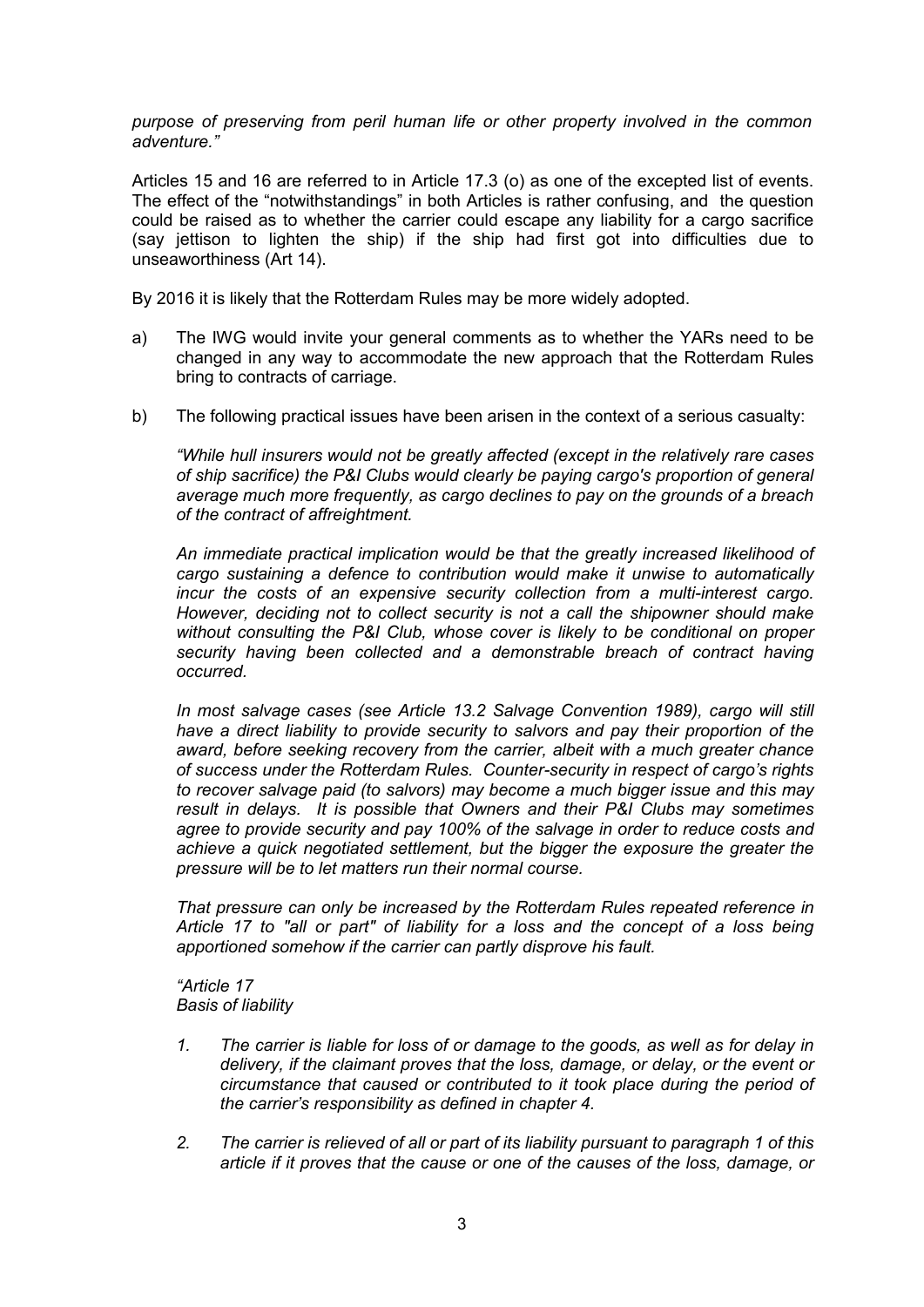*delay is not attributable to its fault or to the fault of any person referred to in article 18.*

- *3. The carrier is also relieved of all or part of its liability pursuant to paragraph 1 of this article if, alternatively to proving the absence of fault as provided in paragraph 2 of this article, it proves that one or more of the following events or circumstances caused or contributed to the loss, damage, or delay:*
	- *(a) Act of God;*
	- *(b) Perils, dangers, and accidents of the sea or other navigable waters;*
	- *(c) War, hostilities, armed conflict, piracy, terrorism, riots and civil commotions;*
	- *(d) Quarantine restrictions; interference by or impediments created by governments, public authorities, rulers, or people including detention, arrest, or seizure not attributable to the carrier or any person referred to in article 18;*
	- *(e) Strikes, lockouts, stoppages, or restraints of labour;*
	- *(f) Fire of the ship;*
	- *(g) Latent defects not discoverable by due diligence;*
	- *(h) Act or omission of the shipper, the documentary shipper, the controlling party, or any other person for whose acts the shipper of the documentary shipper is liable pursuant to article 33 or 34;*
	- *(i) Loading, handling, stowing, or unloading of the goods performed pursuant to an agreement in accordance with article 13, paragraph 2, unless the carrier or a performing party performs such activity on behalf of the shipper, the documentary shipper or the consignee;*
	- *(j) Wastage in bulk or weight or any other loss or damage arising from inherent defect, quality, or vice of the goods;*
	- *(k) Insufficiency or defective condition of packing or marking not performed by or on behalf of the carrier;*
	- *(l) Saving or attempting to save life at sea;*
	- *(m) Reasonable measures to save or attempt to save property at sea;*
	- *(n) Reasonable measures to avoid or attempt to avoid damage to the environment; or*
	- *(o) Acts of the carrier in pursuance of the powers conferred by article 15 and 16"*

*In a collision where it seems likely that both ships are equally to blame, the owner knows that he is no longer protected by the "nautical fault" exception, but equally he is not at fault in respect of the blame attaching to the other vessel. On that basis*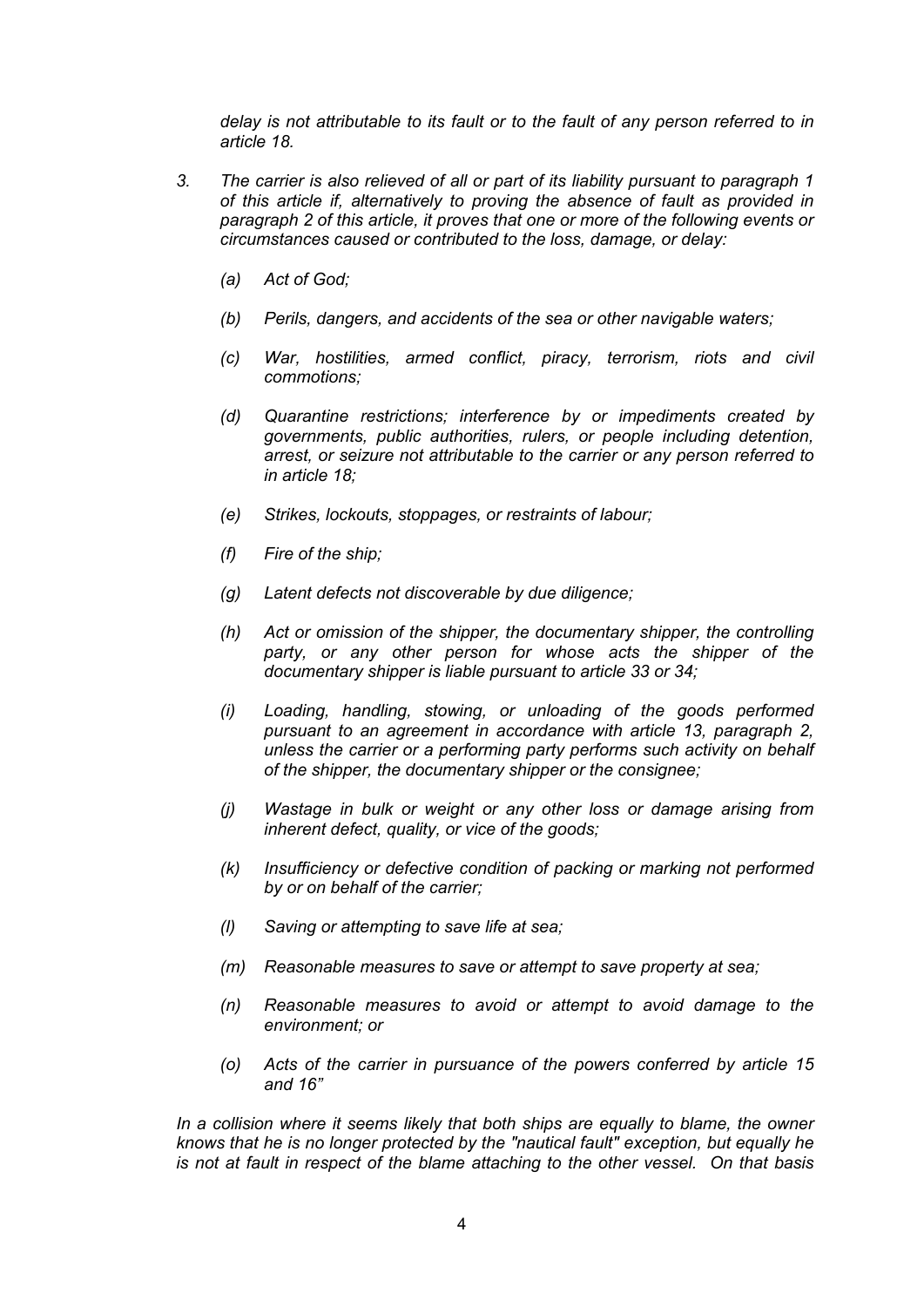*could he not recover 50% of any general average contribution due from his cargo? That would seem to be the case.*

*Many of the most serious casualties in recent years have involved containership fires originating in cargo. These have given rise to complex legal disputes, particularly on factual issues with the shipper alleging poor stowage (perhaps over a heated bunker tank) and the carrier pointing to the (undeclared) dangerous nature of the cargo. This situation arose in the recent High Court judgement in the "Aconcagua". The carrier (actually the charterer seeking indemnity for US\$27 million paid to the shipowner) won the day on the basis that it was a rogue cargo and the shipper could not prove that the heating of the bunker tank was causative. However if the heating of the tank had been causative the Court indicated that this would have constituted negligence in the management of the ship – an excepted peril under the Hague Rules. Under the RR the carrier will lose the protection of that excepted peril but this would surely be a case in which the point about contributing causes (rogue cargo/fault of crew) would be at issue.*

*Whilst under the Rotterdam Rules it is highly likely the carrier will usually have to accept some degree of fault there will remain considerable incentive to allege partial fault of others. Some difficult decisions will need to be made very quickly about whether to collect general average and/or salvage security in such cases."*

Is there anything that the YARs can or should try to do in resolving these practical issues?

**The Netherlands**: No. The Committee is of the opinion that the liability issues should not be included in the YAR. Further, the YAR should not be adjusted to match a particular convention or regulation, also in view of the fact that there are many different conventions/regulations in place, whereas it is as yet uncertain whether the Rotterdam Rules will enter into force and if so, whether they will be applied worldwide.

The described practical issues can and should in the Committee's opinion, be solved in a different way, for example by amending the P&I Club Rules or the cargo insurance liability cover.

# **3. DEFINITIONS**

The YARs do not make any attempt to define the terms used. For example, in the "Trade Green"  $[2000]$  (see Lowndes 11.25 – 11.30) the judge rejected the view that the terms "voyage" and "common adventure" had the same meaning, saying that the voyage only referred to the vessel's progress from the load port to arrival at the port of discharge. Most practitioners would consider that the voyage lasts from the commencement of loading up to the completion of discharge. However, since one of the objectives of the YAR is to achieve a uniformity of practice, it is obviously undesirable that there is any variance in the interpretation of important words and phrases.

a) Should the YARs include a section of definitions?

**The Netherlands**: No. In the Committee's opinion there is no need for a definition section. It is the adjuster's task to make sure that the rules are applied in an uniform way. The Committee's impression is that this generally works satisfactorily. The "Association of Average Adjusters (AAA)" or the "International Association of Average Adjusters (AMD)" could provide the adjusters with information of the application in the various jurisdictions in order to increase the uniformity even further.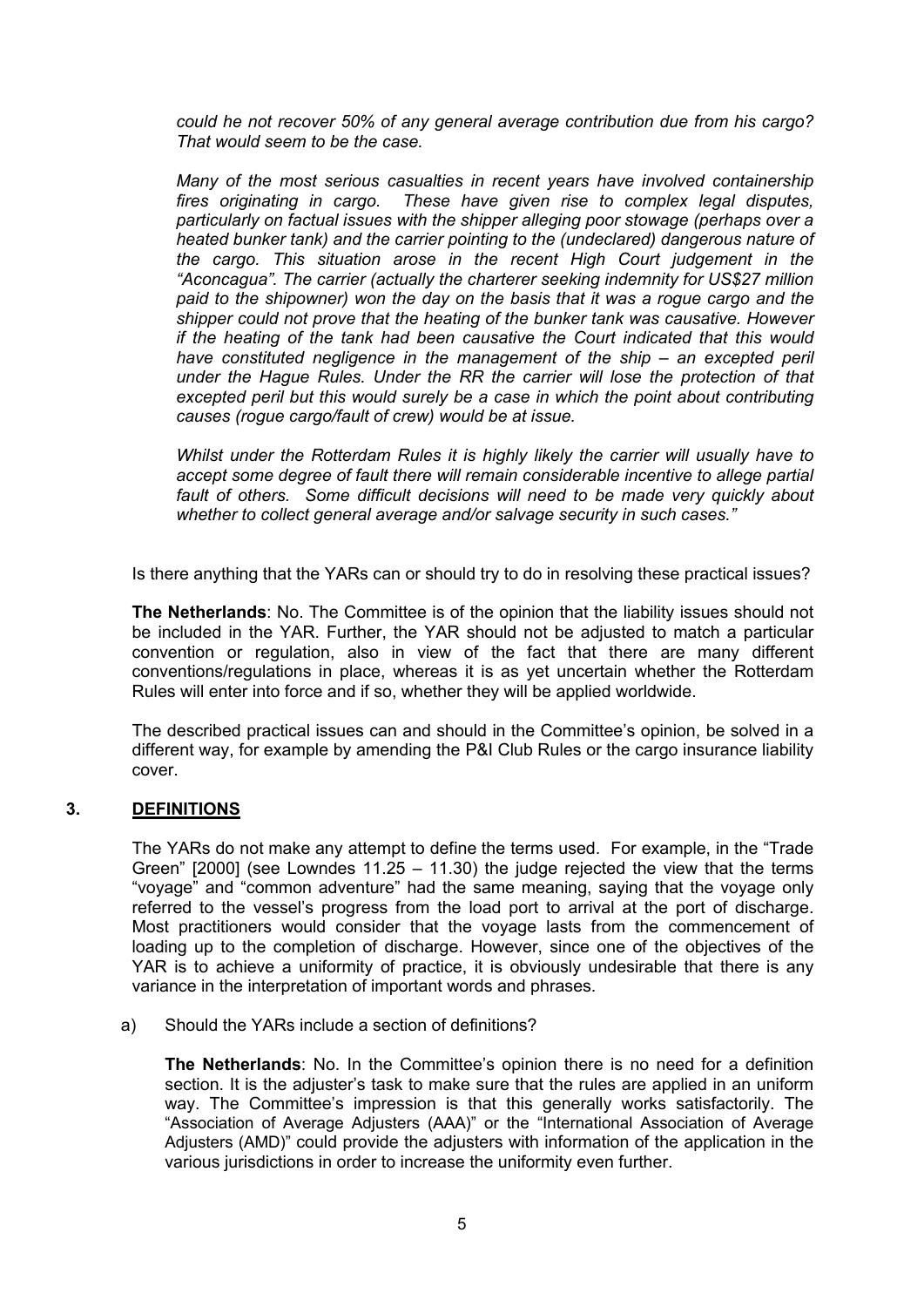However, the Committee is concerned about the explanation given to the term 'common maritime adventure' in the English *Trade Green* case. In order to prevent that the decision is followed, the Committee suggests that the terms 'voyage' and 'common maritime adventure' are synchronised in the YAR. It should be clarified that the common maritime adventure/voyage starts for a particular cargo at the moment it passes the ship's rail/ramp on loading on board the carrying vessel and lasts until it passes the ship's rail/ramp on discharge at the port where the passage per the carrying vessel ends. However, when a cargo is carried forward under a Non Separation Agreement from a port of refuge to the original scheduled port of discharge per the original carrying vessel, the adventure ends on passing the ship's rail/ramp of the cargo at that scheduled port of discharge.

b) If so, what terms need to be defined?

**The Netherlands**: The term "common maritime adventure" should be defined. See under Section 1 - 3a above.

# **4. SCOPE**

The York-Antwerp Rules are frequently admired for dealing with complex issues in a very succinct manner. This approach relies in part on average adjusters and, occasionally, the Courts filling in the gaps by reference to established law and practice; this leaves room for flexibility when dealing with different types of vessel or trade in a commercially effective way, and for practice to adapt to changing circumstances.

The possible downside is the risk of a lack of uniformity, particularly where inexperienced Courts are asked to rule on GA matters.

Do you consider the existing approach should be maintained, or should the YARs, at the expense of brevity, provide a more self-contained and complete code that needs less knowledge of external practice or law?

**The Netherlands**: It is the Committee's opinion that the existing approach should be maintained. One of the YAR's strengths is that the YAR are relatively brief. Moreover, it will be difficult to extend the YAR in such a way that it will not clash with the national legal systems of the countries where they will have to be applied.

# **5. FORMAT**

The 2004 Rules introduced several "tidying up" amendments, including a more extensive numbering system.

Do MLA's consider this should be maintained?

**The Netherlands**: Yes. The Committee supports the 'tidying up' amendments.

# **6. DISPUTE RESOLUTION**

Many codes or contracts include provision for arbitration in the case of disputes. CMI is accepted as the custodian of the YARs, should it also offer itself as part of the 2016 Rules as providing an arbitration or mediation facility on dispute resolution relating to the application of the Rules (excluding issues pertaining to the contract of affreightment)?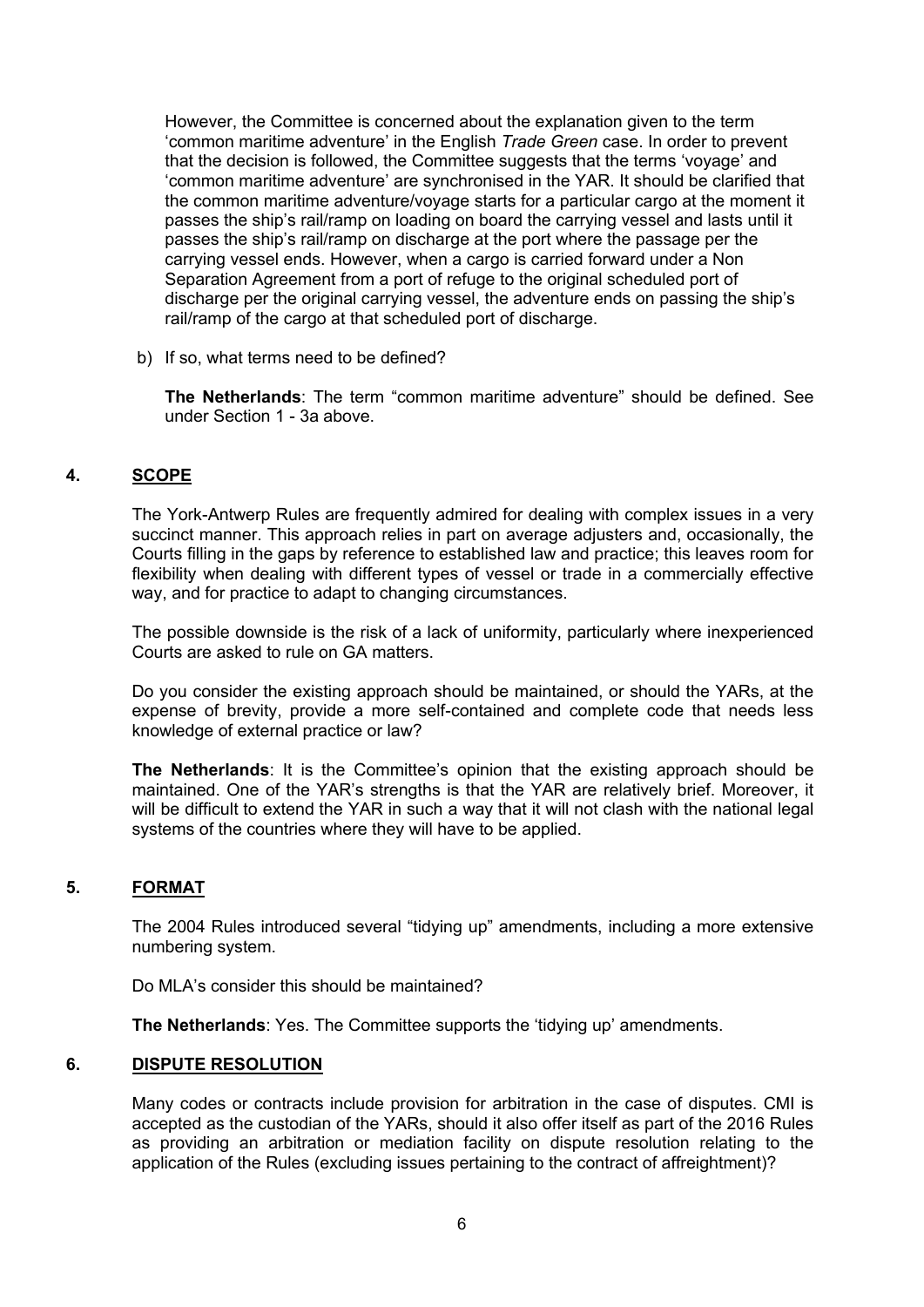**The Netherlands**: No. The committee does not support an extension of the YAR with an arbitration or mediation facility. The Committee is concerned that this will cause tension with the contract of carriage which generally also contains an arbitration/jurisdiction clause. In addition, introduction of an arbitration or mediation facility may mean that a claim for cargo damage and a claim for a general average contribution may no longer be litigated in the same set of proceedings. It should also be noted that if an arbitration facility would be included in the YAR, a place of arbitration should also be inserted. The chosen place may be completely unrelated to the general average accident or the provisions of the relevant contract of carriage, which would cause extra and possibly unnecessary costs.

# **7. ENFORCEMENT**

The York Antwerp Rules have never touched on areas relating to the legal basis for contributions, cost of exercising liens, the terms of security documents etc. Bills of Lading may incorporate terms dealing with some of these matters, but often they are left to the law governing the contract of affreightment or the Courts at the ports of discharge.

a) Could additional provisions in the YARs offer greater uniformity and certainty in these areas?

**The Netherlands**: No. According to the committee, the issues mentioned will eventually have to be decided in accordance with the applicable national law. Additional provisions in the YAR are likely to cause difficulties.

b) Should CMI consider offering, or including in the YARs, a recommended standard version of key documents such as the Average Guarantee and Average Bond?

**The Netherlands**: No. In the Committee's opinion, there is no need to provide a standard version of key documents. The documents used in practice are more or less similar. They can now be tailor made in order to comply with the specific merits of the matter (non-separation agreement, jurisdiction provision, extension of time bars etc.).

# **8. ABSORPTION CLAUSES**

Absorption Clauses (whereby Hull insurers pay GA in full up to a certain limit) are now found in almost all Hull Policies, and have played a significant role in reducing the number of smaller uneconomic collections of security and contributions from cargo.

Are there any changes that might be made to the York Antwerp Rules that might further assist in this process?

**The Netherlands**: No. The Committee respectfully submits that the absorption clause should be dealt with in the commercial agreements that have been concluded in respect of the carriage, so the charterparty and Owners' insurance policy. The decision whether an absorption clause could be and/or is invoked depends on the wording of the clause and Owners' decision whether or not to invoke the clause. In the Committee's opinion, no further regulation in the YAR would be necessary or useful.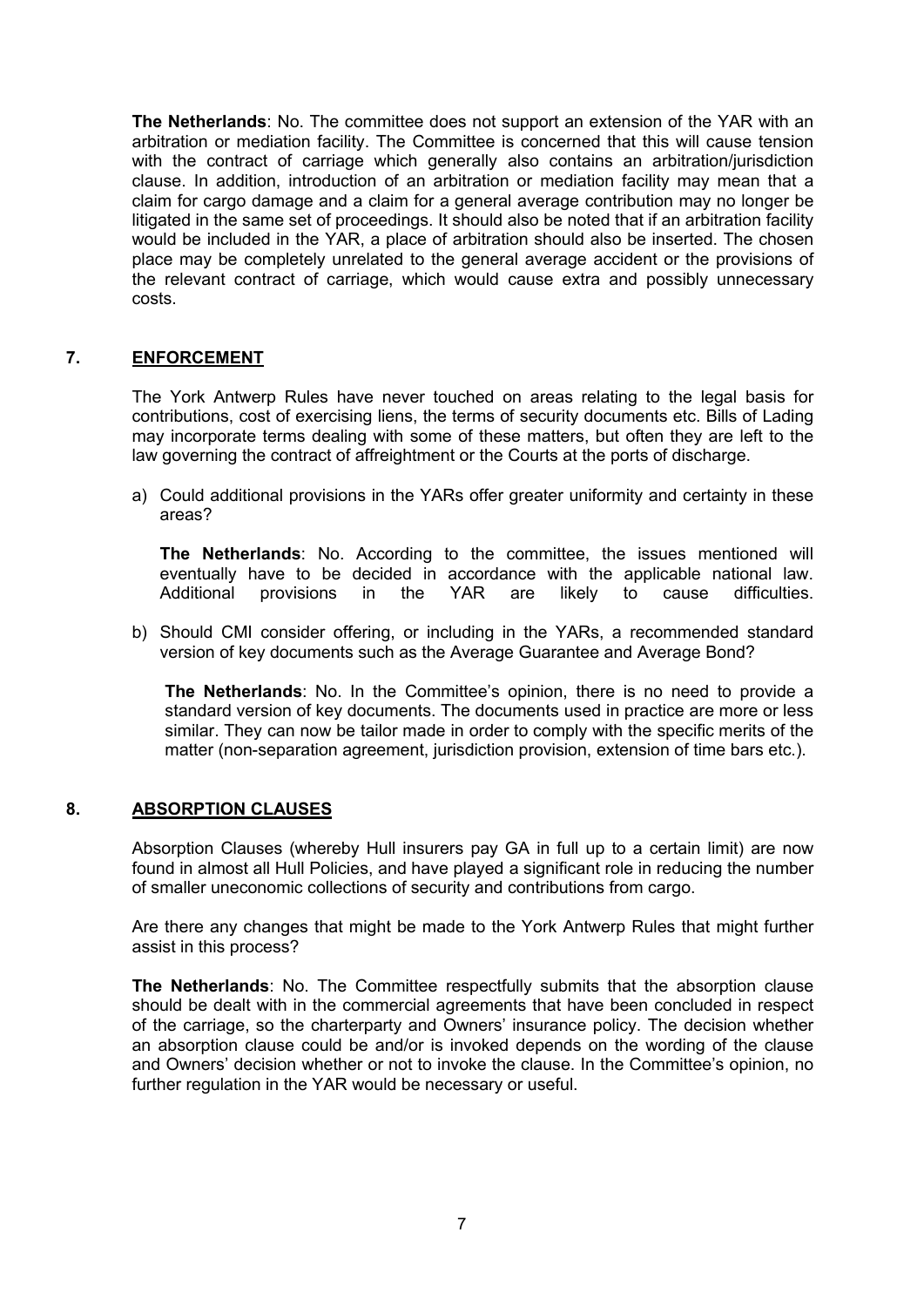# **9. PIRACY**

Under many maritime jurisdictions it has been accepted as a matter of law or practice that the payment of ransom is a legitimate expense Where the normal criteria for Rule A are met (as has generally been the case with the Somali pirate seizures) allowances have been made without the need for express wording relating to piracy.

a) Do you consider that express wording in YARs would be desirable to deal with the general principles or regulate specific allowances?

**The Netherlands**: No. It is the Committee's opinion that the current wording of the YAR is sufficient to cover piracy situations.

b) To build up a general picture it would be useful if MLAs could advise whether in their jurisdictions there are statutory or other restrictions on the payment of ransoms, or other related expenses.

**The Netherlands**: The Committee is not aware of any such legislation or regulation.

# **10. COSTS**

Are there any areas of the General Average process where the costs could be avoided, reduced or controlled, including:-

- a) Adjusters fees
- b) Costs of collecting security
- c) Format of adjustments
- d) Involvement of legal and other representatives

**The Netherlands**: Yes. In the Committee's opinion, the costs of a general average process may in specific circumstances be avoided or reduced. However, the Committee feels that the way in which a reduction could be obtained and the extent of such reduction will depend on the circumstances of a specific matter. In view of the reasonableness requirement of the Rule Paramount, the Committee does not advocate that a specific regulation is inserted in the YAR.

# **11. OTHER MATTERS**

It is open to all parties receiving this questionnaire to raise questions or points that are not already covered by the questionnaire.

**The Netherlands**: The Committee does not have any questions or points to raise.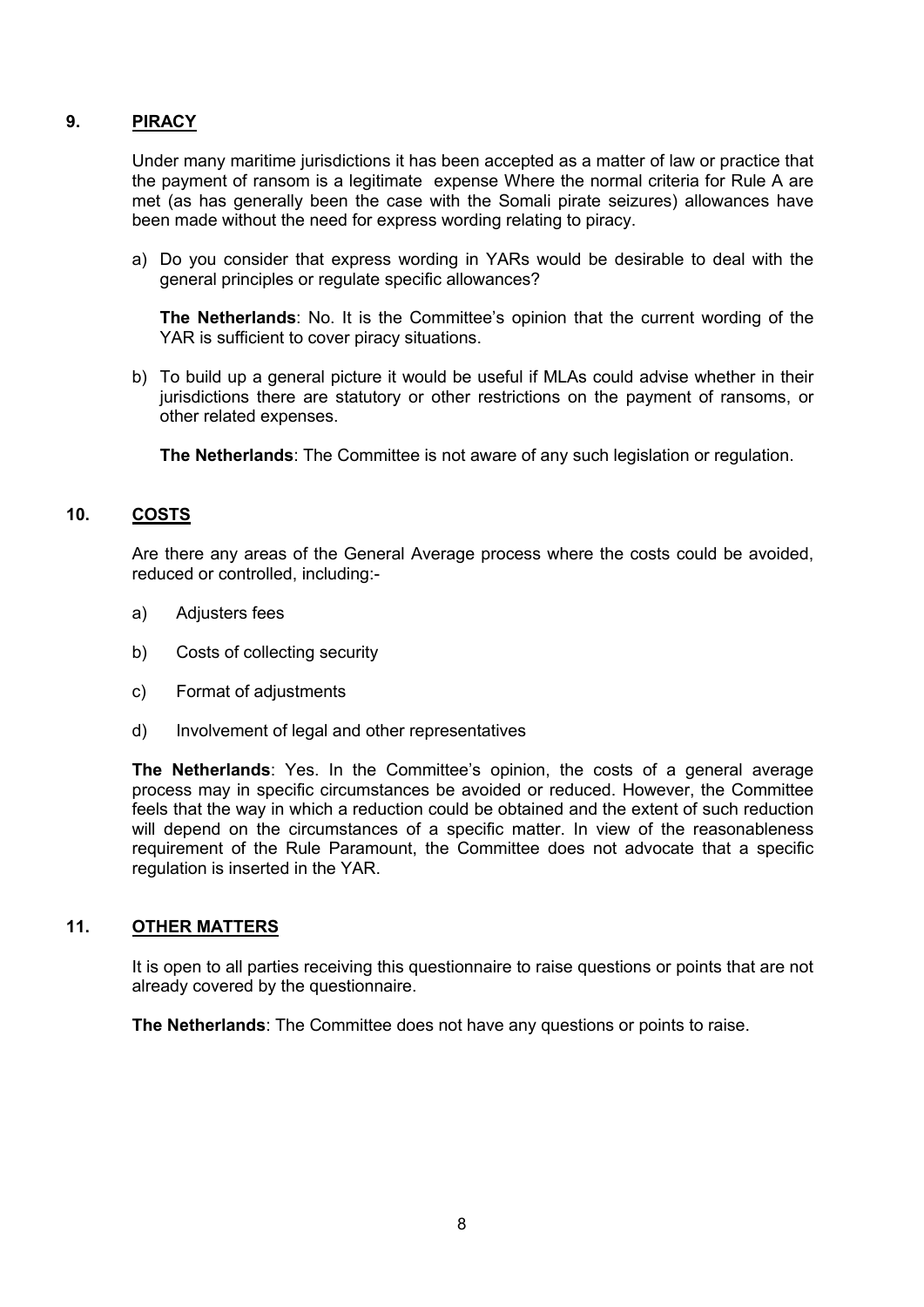# **SECTION 2 - INTRODUCTORY RULES**

### **1. RULE OF INTERPRETATION**

This Rule makes the lettered rules subservient to the Rule Paramount and the numbered rules. However, in practice although Rules A, C and G are subordinated to the numbered rules, the matters treated in Rules D, E and F are in effect paramount because they deal with matters which are not conflicted by the numbered rules.

Should this Rule be re-worded to reflect the above?

**The Netherlands**: No. The Committee is not aware of any practical problems caused by the current wording. The Committee therefore does think there is no need to reword the Rule of Interpretation. On the other hand, the Committee does not have objections against rewording the rule either.

### **2. RULE PARAMOUNT**

The Rule Paramount provides a defence to a claim in general average if the sacrifice or expenditure was unreasonable, even though the claimant was not himself responsible for the unreasonable conduct. Thus, for example, the owners of cargo unreasonably jettisoned by the Master will have no claim for contribution, at the least against those interests who were also not guilty of the unreasonable conduct.

Should this rule be re-worded so that those interests who are innocent of the unreasonable conduct are not denied their right to contribution?

**The Netherlands**: No. The Committee is concerned that a rewording in the suggested way would have the result that losses or expenses which are not general average would be considered as general average after all. In addition, it may result in a 'circuit d'action'. The interests who are innocent of the unreasonable conduct should bring a claim against the guilty party.

If the adjuster considers an action reasonable, he will allow it in GA. Owners will certainly also consider it reasonable and will compensate cargo interests of jettisoned goods with the adjusted loss. Any shortfall in cargo's contribution from other cargo interests will be picked up by the Club. If the adjuster does not consider the action of jettison reasonable, he will not allow it in GA and cargo owners can then claim the full loss direct from Owners.

# **3. RULE OF APPLICATION**

The draft wordings put forward by CMI at Beijing included for the first time a Rule of Application which was explained as follows:-

*"Most of BIMCO's existing GA clauses provide for the application of YAR 1994 (or 1974) "and any amendments hereof" or words to that effect. The purpose of the proposed Rule is to make YAR 2012 covered by such GA clauses to the extent possible. It is realised that some courts may hesitate to accept that the new Rule of Application can have any effect on the interpretation of older GA clauses. However, other courts may accept this and find the rule useful.*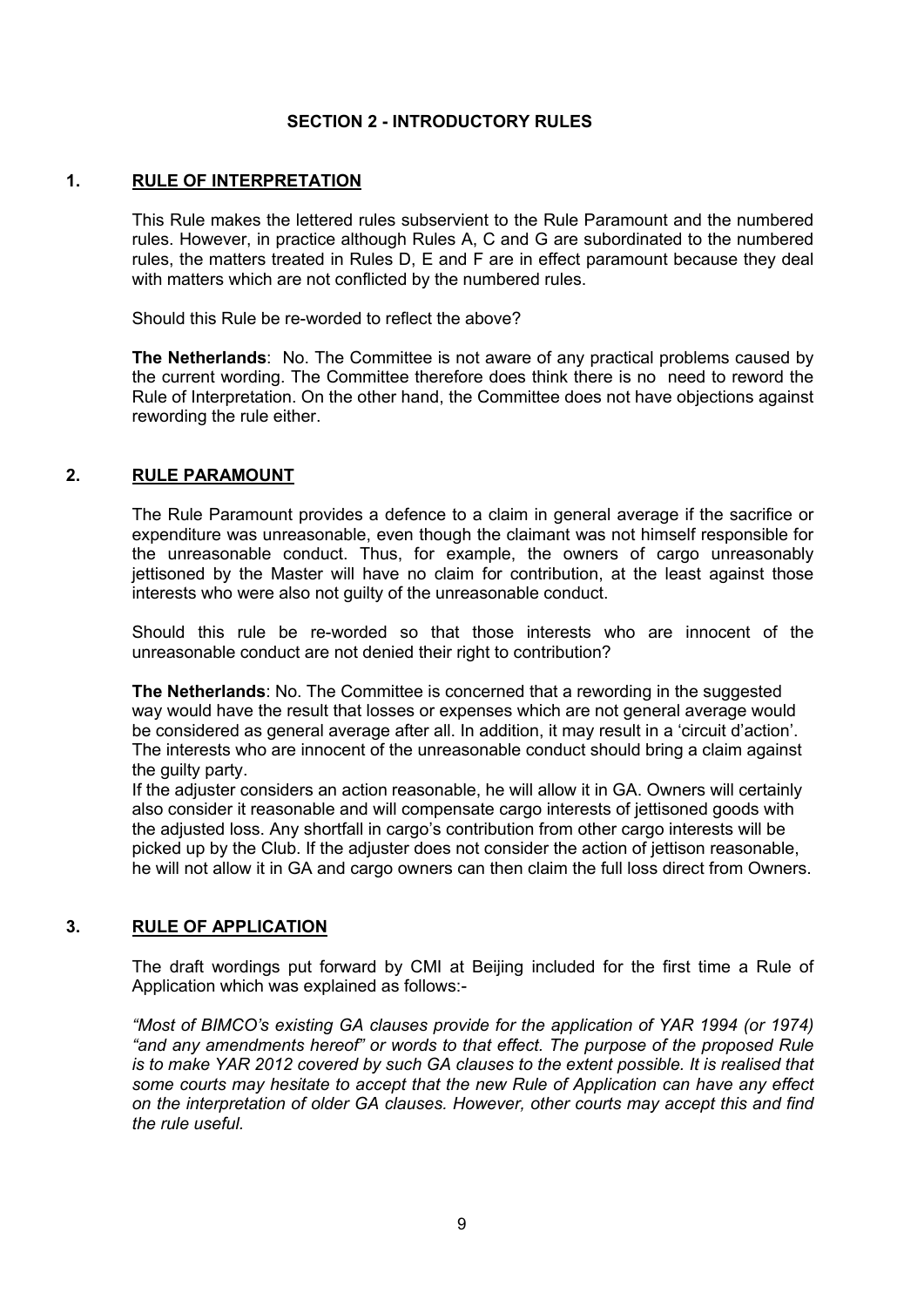*The rule is expected to save the printing of new standard documents, help in solving any uncertainty whether the "new" YAR is covered by terms like "any amendments hereof" and assist in a fast and widespread application of the new amended YAR.*

*The IWG has proposed that this rule be inserted as the first provision of the YAR before the Rule of Interpretation."*

 *The proposed rule had the following wording:*

*These York Antwerp Rules (2012) shall be considered to be an amendment or r modification of previous versions of the York Antwerp Rules. Notwithstanding the foregoing, these York Antwerp Rules (2012) shall not apply to contracts of carriage entered into before the formal adoption of the Rules.*

Should the 2016 Rules contain a similar provision?

**The Netherlands**: No. It is the Committee's opinion that parties should have the freedom to choose which version of the YAR is applied and that parties should not be "forced" into using a version of the YAR which they have not intentionally chosen for. In addition, some policies of insurance, finance contracts etc. do refer to specific YAR and may be unintentionally prejudiced.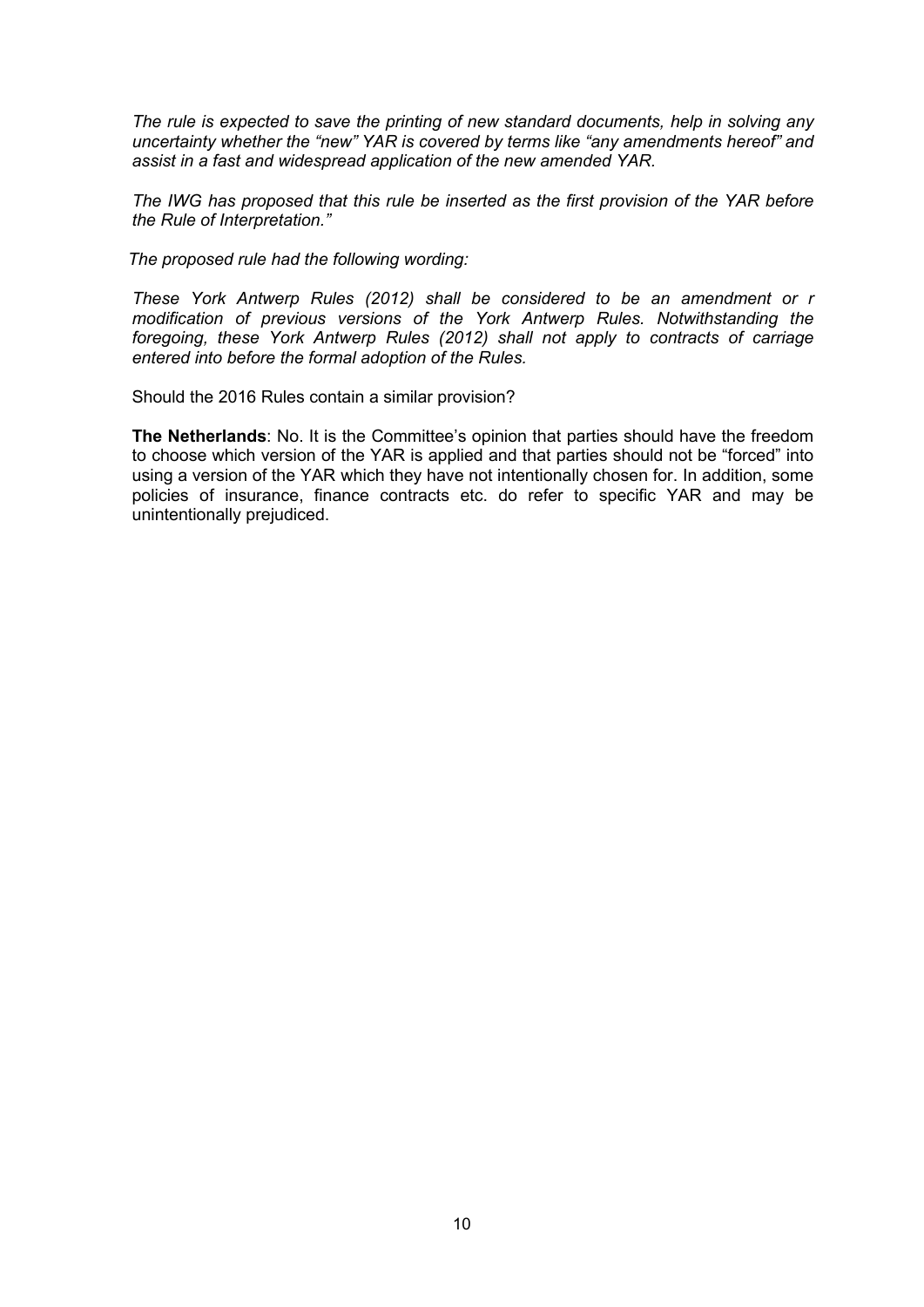# **SECTION 3 – LETTERED RULES**

# **1. RULE A**

No known issues.

### **The Netherlands**: No comments

### **2. RULE B**

2.1 Are the provisions relating to common safety situations involving tug and tow satisfactory?

**The Netherlands**: Yes. The Committee is not aware of problems that have arisen in practice.

2.2 Are further provisions needed to deal with allowances under Rules X and XI relating to tug and tow at a port of refuge?

**The Netherlands**: No

# **3. RULE C**

3.1 The general exception of "loss of market" is considered by some commentators to be unfair in that it denies the owner of cargo a claim in general average for financial loss suffered due to loss of his market consequent upon a general average detention during the course of a voyage.

Is this an issue that should be revisited?

**The Netherlands**: No. The Committee is concerned that if loss of market would be included, it would be quite difficult and very time consuming to establish the market value of each cargo, in particular when many cargoes are involved. In addition, profit of market should then also be included. According to the Committee, the YAR should not be complicated or extended unnecessarily.

- 3.2 Should the second paragraph of Rule C:
	- a) include express reference to the exclusion of liabilities (see Lowndes C.37)

**The Netherlands**: Yes. In order to prevent uncertainty, the exclusion of liabilities could be expressly included.

b) make it clear that *"in respect of"* includes preventative measures

**The Netherlands**: No. The Committee does not deem this a necessary amendment.

#### **4. RULE D**

See Section 1 re the Rotterdam Rules.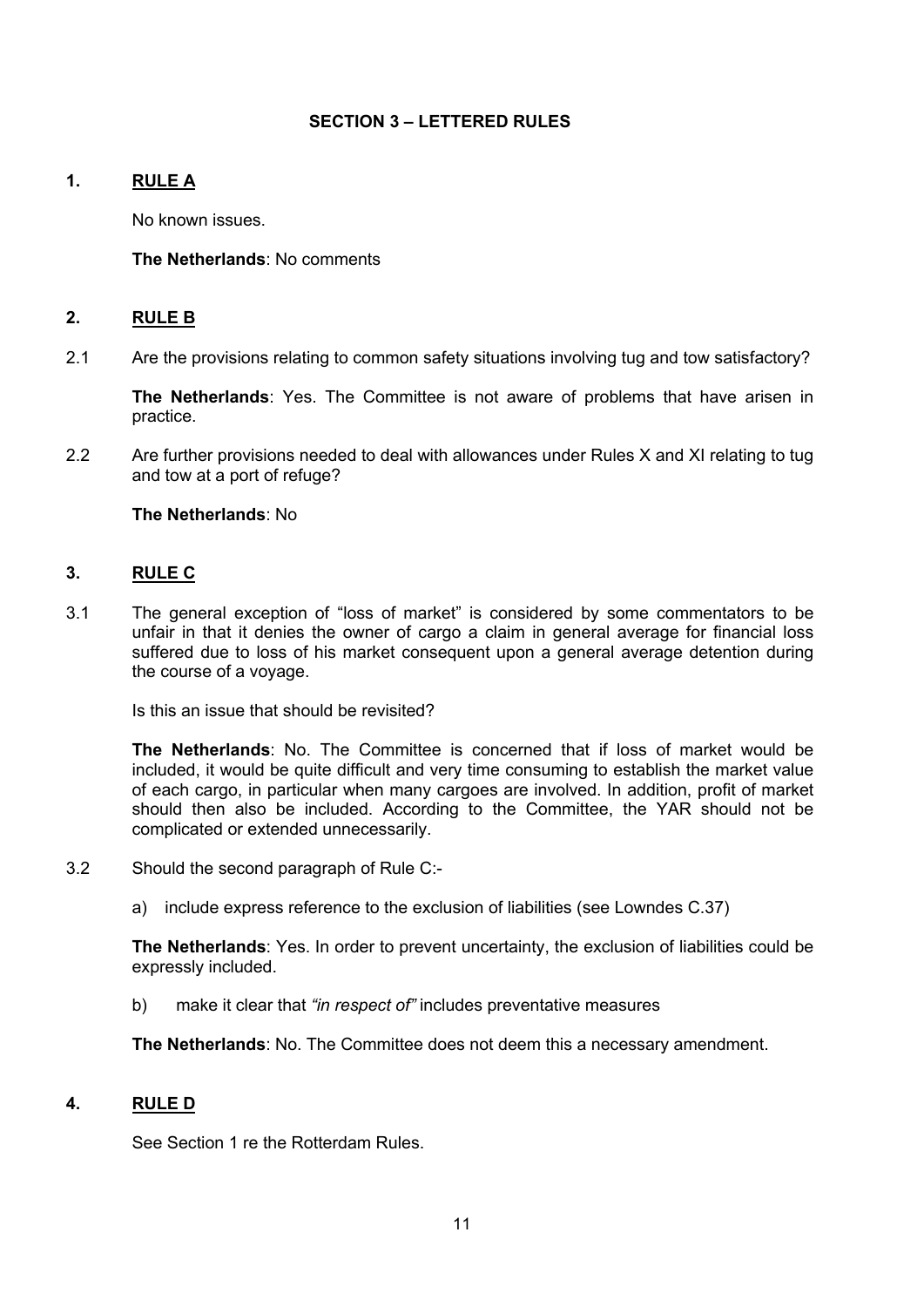**The Netherlands**: The Committee considers the wording vague and open for different interpretations. It wonders whether it may be possible to formulate the rule in a clearer way either by deleting the words : "but this shall not prejudice any remedies or defences which may be open against or to that other party in respect of such fault" or in a different way.

# **5. RULE E**

5.1 Are the present time limits sufficient or could further measures be included to help speed up the adjustment process?

**The Netherlands**: No. In the Committee's opinion, the time limits of Rule E YAR are insufficient. The average adjustment should be issued within a reasonable time from the general average incident. Delay is quite often caused as a result of the fact that information and documentation is not provided by the parties, or at least not within a reasonable time. The Committee suggests that if information and documentation is not provided upon the adjuster's request, the adjuster shall determine the value of the allowance claim as well as the contributory value.

This result could in the committee's opinion be obtained by amending the wording of paragraph 3 of Rule E for example as follows:

"Failing such notification, or if within 12 months of a request for the same any of the parties shall fail to supply evidence in support of a notified claim, or particulars of value in respect of a contributory interest, the average adjuster shall determine the extent of the allowance or the contributory value on the basis of the information available to him."

The provision that the estimate/determined values could be challenged should be deleted in the Committee's opinion. If the adjustment is unreasonable, it could be challenged with reference to the Rule Paramount.

5.2 In the existing wording of paragraph three, does a request for (say) cargo claims by the adjuster re-start the clock for the 12 month period? If so, should the period in all cases be from the date of the casualty?

**The Netherlands**: Yes. If the period would in all cases be the event giving rise to the general average there would be more uniformity. However, the adjuster should nevertheless notify the parties and request them to submit documentation.

# **6. RULE F**

6.1 Since 1974, substituted expenses are allowed wholly to GA *"without regard to savings to other interests."* Previously, English Rules of Practice dealing with specific types of substantiated expense (cargo sold at a port of refuge, towage and cargo forwarding from a port of refuge) provided for the expense (up to the savings) to be divided in proportion to the saving in expenses thereby occasioned to the parties to the adventure.

The 1974 change was made in the interest of uniformity and simplicity, however do you consider this issue should be revisited?

# **The Netherlands**: No.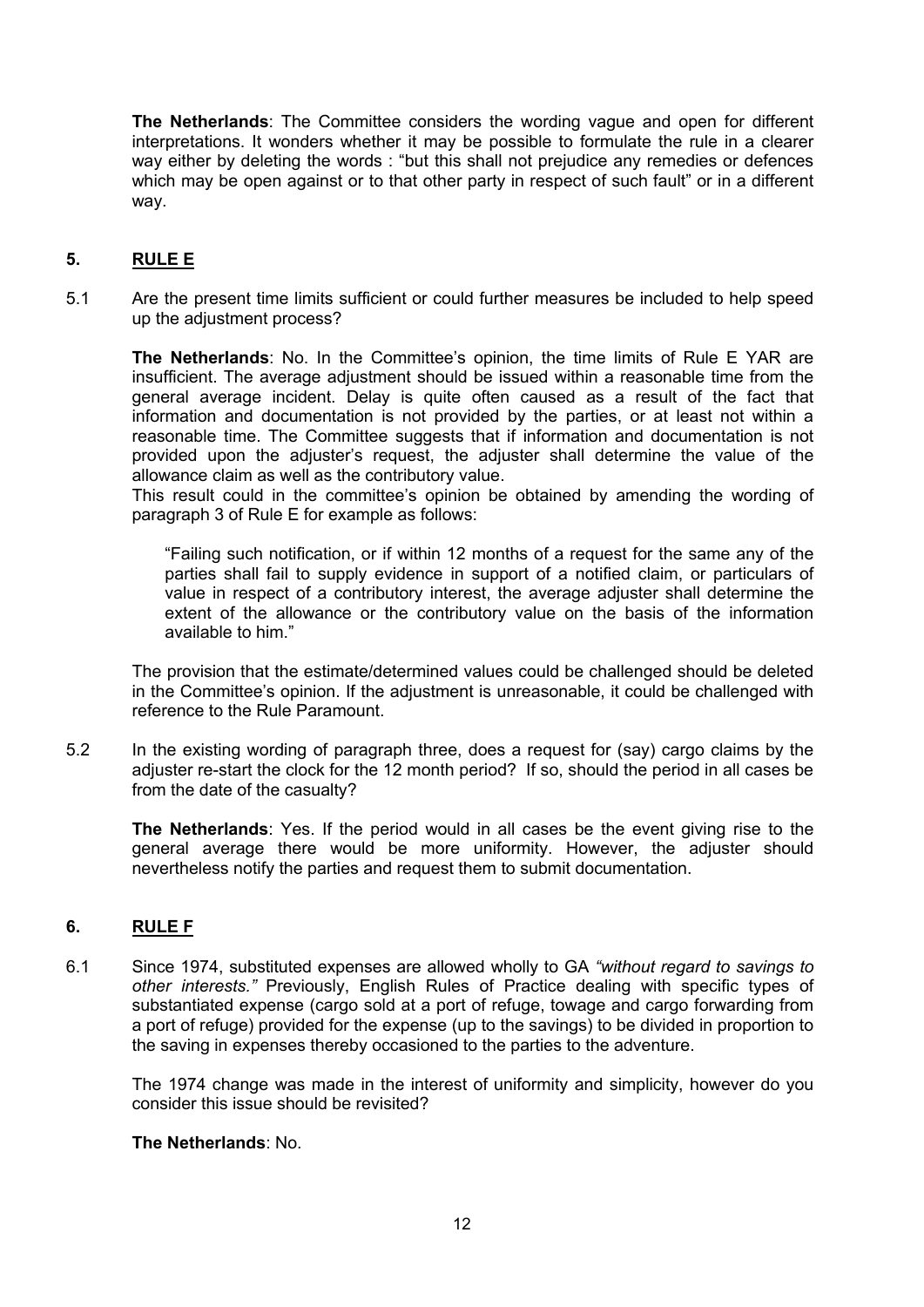6.2 The wording of Rule F refers only to any extra "expense" and the drafting committee in 1924 rejected the proposal that the words "or loss" should be included, following the English Rule of Practice F17 which states:-

*"That for the purpose of avoiding any misinterpretation of the resolution relating to the apportionment of substituted expenses, it is declared that the saving of expense therein mentioned is limited to a saving or reduction of the actual outlay, including the crew's wages and provisions, if any, which would have been incurred at the port of refuge, if the vessel has been repaired there, and does not include supposed losses or expenses, such as interest, loss of market, demurrage, or assumed damage by discharging."*

a) Do you consider this Rule should be amended to include "loss"

**The Netherlands**: No. In the Committee's opinion, the provision does not cause problems in practice. If the rule would be amended, this would result in extra work for the average adjusters.

b) If not, do MLA's consider that additional wording is required to define more clearly (perhaps along the line of the above Rule of Practice) the limits of what constitutes an expense?

**The Netherlands**: In general, according to the Committee, there is no additional wording required. However, it may be useful to explicitly mention bunker consumption as possible expense, since this is normally considered a sacrifice and not an expenditure.

6.3 It has been suggested that the most common Rule F allowances for towage to destination and forwarding of cargo are of such clear general benefit to commercial interests that they should be allowed as General Average (subject always to the Rule Paramount) without having to consider savings, which may often involve difficult or artificial calculations.

Do you consider this should be looked at further?

# **The Netherlands**: No.

# **7. RULE G**

7.1 The Rule sets out "non-separation allowances" and specifies that such allowances (removal to and whilst at a repair port) can only be made "for so long as justifiable under the contract of affreightment and the applicable law". Whilst frustration by reason of damage may be easy to determine, frustration of a voyage by reason of delay is a much more uncertain matter.

Is there a better formula to determine a reasonable cut off point for such allowances?

**The Netherlands**: No. The Committee has discussed whether there would be a better formula, but has concluded that the current wording seems acceptable. It leaves leeway for both the average adjuster and the court to find a reasonable solution in each matter.

7.2 With regard to "non-separation allowances" there is variation in practice as to whether allowances can continue after repairs are completed while the vessel regains position, with many adjusters taking the view that, once available for trading, allowances should cease.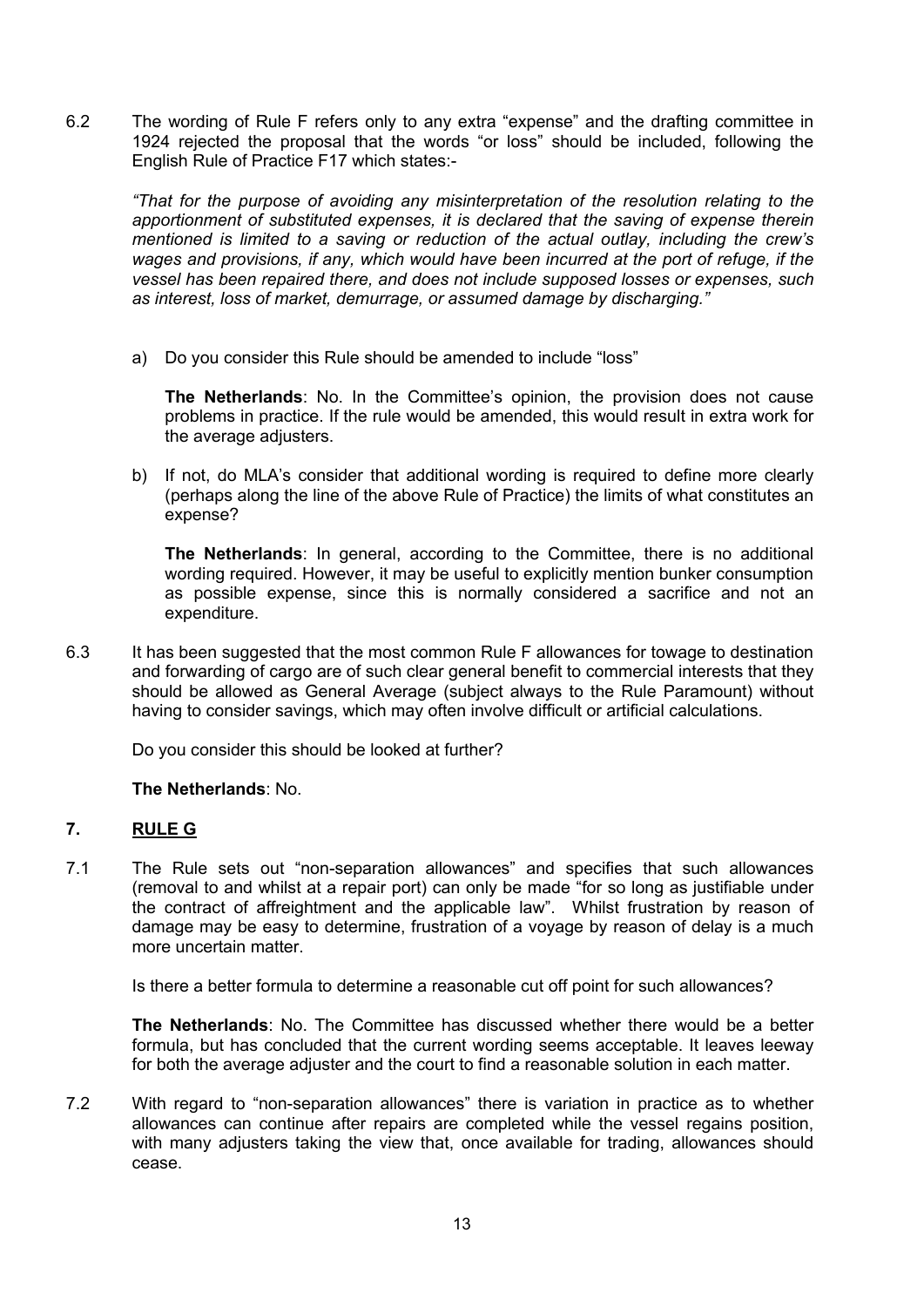Do you consider this requires express provision in the Rules or can this be left to the discretion of the Adjuster?

**The Netherlands**: This can be left to the average adjuster's discretion.

7.3 Do you consider that the requirements for notification should be retained, or does it give rise to difficulties in practice?

**The Netherlands**: The requirement for notification should be retained. It does not give rise to practical problems as a letter in which parties are notified of the general average event is made up anyways.

- 7.4 Where a voyage is frustrated by reason of delay (e.g. the damage is serious and requiring lengthy repair but is not so costly as to make the vessel a commercial total loss), should non-separation allowances continue:
	- a) Only up to the point at which it becomes apparent that the voyage is frustrated.
	- b) Up to the point at which the delay became sufficient to frustrate the voyage.

**The Netherlands**: The Committee supports option "A". When it is clear that the voyage is frustrated, the expenses are no longer made in the interests of the parties to the common maritime adventure.

7.5 Deciding how long is *"justifiable under the contract of affreightment and the applicable law"* has proved controversial in some cases. Given that the decision is often "fact sensitive" and subject to differing criteria according to national laws, is there a better way of establishing an equitable cut-off point for such allowances?

**The Netherlands**: No. Reference is also made to Section 3 - 7.1 above.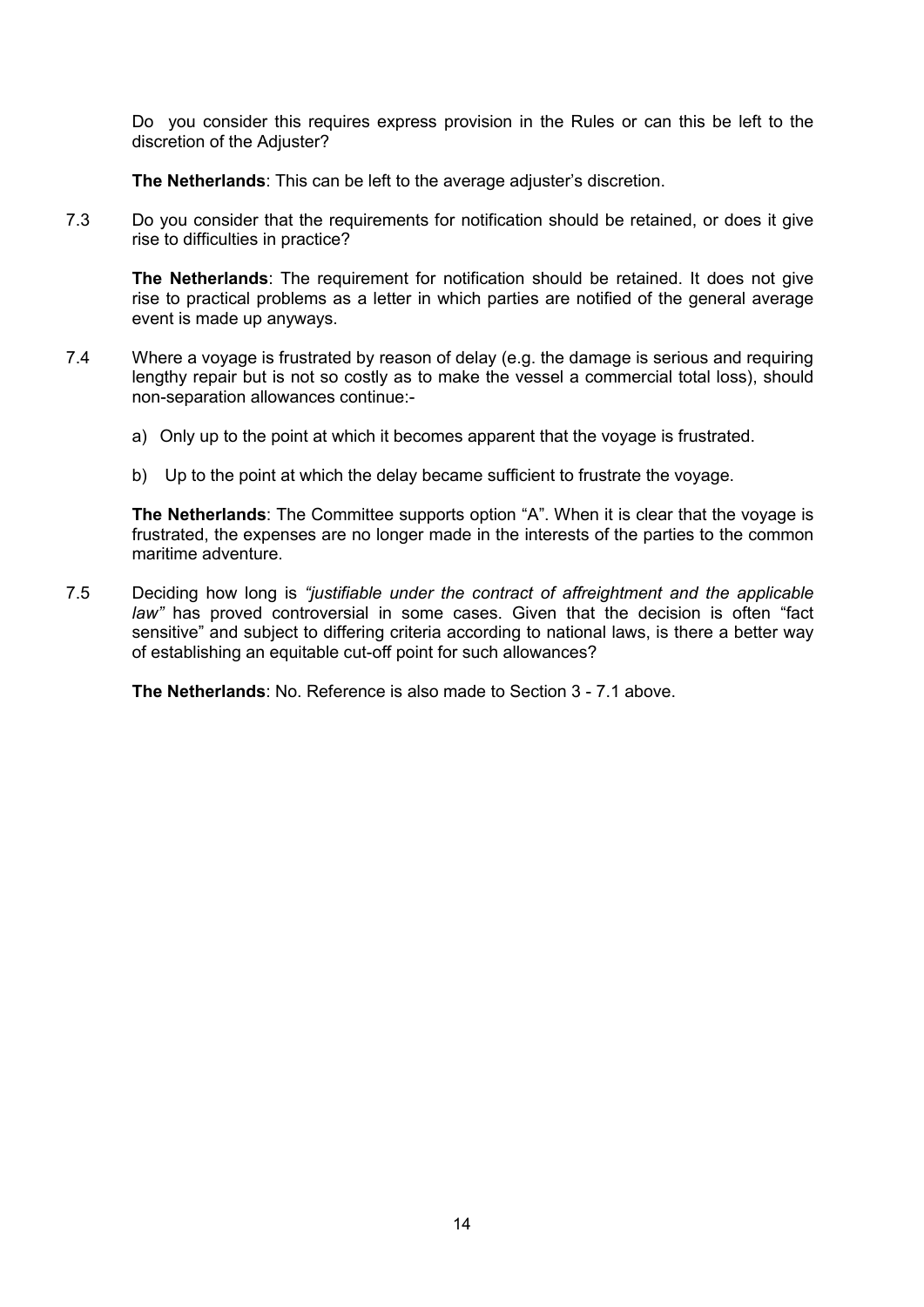# **SECTION 4. NUMBERED RULES**

### **1. RULE I**

No known issues.

The Netherlands: According to the Committee, the provision could be deleted as it does not have added value given Rule A and the Rule Paramount. However, as this would mean that the numbering of the rules would change, it may be better to retain the current wording.

# **2. RULE II**

No known issues.

#### **The Netherlands**: No comments

### **3. RULE III**

No known issues.

#### **The Netherlands**: No comments

#### **4. RULE IV**

The use of the terms "wreck" and "carried away" sounds rather archaic and Lowndes (para 4.18/4.19) finds other grounds to criticise the rule.

Assuming the principle needs to be retained, can it be expressed in a clearer and more contemporary way?

**The Netherlands**: In the Committee's opinion, the word wreck should be replaced by "severely damaged parts of the ship". In addition and in order to include, for example, containers that are severely damaged and may have to be cut off, the Committee suggests that the words "or other property on board the ship" are added after "or parts of the ship". Rule IV may thus be amended accordingly:

"Loss or damage sustained by cutting away the ship or severely damaged parts of the ship or other property on board which has/have previously been carried away by accident, shall not be made good as general average."

#### **5. RULE V**

No known issues.

#### **The Netherlands**: No comments

#### **6. RULE VI**

6.1. The debate regarding the inclusion or exclusion of salvage where the law or contract already provides for a means of distribution between the parties (for simplicity we suggest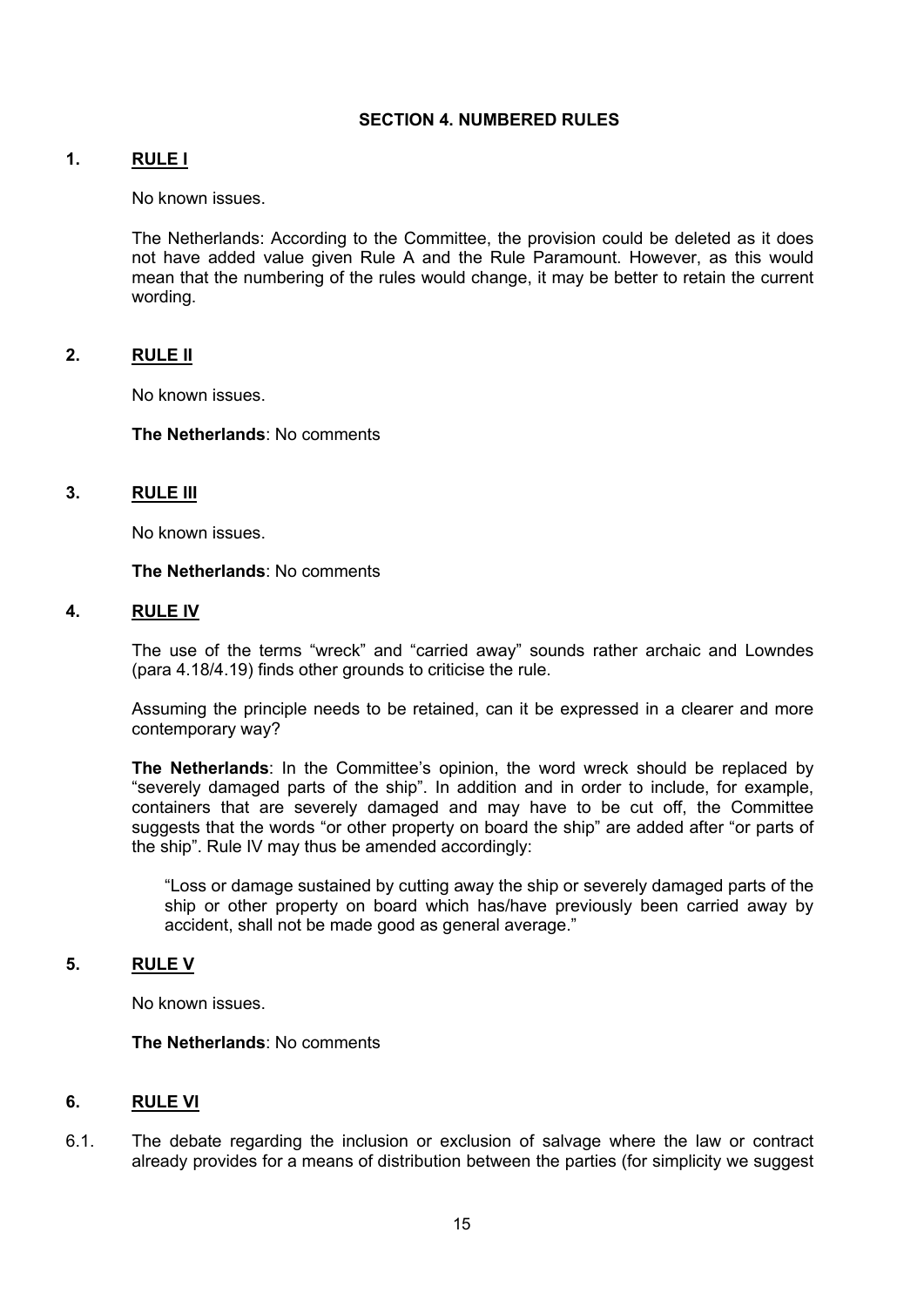this is referred to as LOF salvage, although other contracts/jurisdictions achieve the same effect) was unresolved after Beijing.

The arguments for and against were set out in the Report by the CMI International Subcommittee on General Average which can be found in the CMI Yearbook 2003 at pages 290-292**.**

In 2012 a compromise version of Rule VI was put forward by a CMI WG (which can be found on the CMI website under Work in Progress, York-Antwerp Rules) which provided for exclusion of LOF salvage from GA if it constituted more than a fixed percentage of the total general average.

Some adjusters have commented that it is already their practice to approach the parties if it seems likely that the effect of re-apportioning salvage will be disproportionate to the time and cost involved.

Adjusters have also pointed out that if salvage payments are excluded from GA they still rank as an extra charge incurred in respect of the property subsequent to the GA act and therefore should be deducted from the Contributory Value (see Rule XVII). The saving in procedural cost of excluding salvage would therefore not necessarily be that significant.

Looking to 2016 the current options would appear to be:-

- i) Retaining the 1994 position
- ii) Adopting the 2004 position
- iii) Adopting a compromise position as put forward by CMI in Beijing which would also involve deciding on the percentage figure.
- iv) Continuing as in (i) but encouraging adjusters "ad hoc" approach wherever possible.
- v) Continuing as in (i) and (iv) but including an express provision obliging the adjuster to consider the possibility of not including salvage, perhaps linked to the Rule Paramount.
- a) Which option(s) do you support?

**The Netherlands**: The committee supports options "iv" and "v". In the Committee's opinion, the adjuster should consider in each case whether salvage should be included.

b) Are there other options that should be considered?

### **The Netherlands**: No.

c) If options (ii) or (iii) are supported should an amendment to Rule XVII be made so that salvage payments are not deducted from contributory values when salvage is not allowed as GA?

#### **The Netherlands**: Not applicable.

- 6.2 At present Rule VI makes no reference to legal and other costs incidental to a salvage operation and subsequent award. Such costs are customarily allowed by adjusters under Rule C, as a direct consequence of the GA act of engaging salvors.
	- a) Should the allowance for legal and other costs be expressly recognised in Rule VI?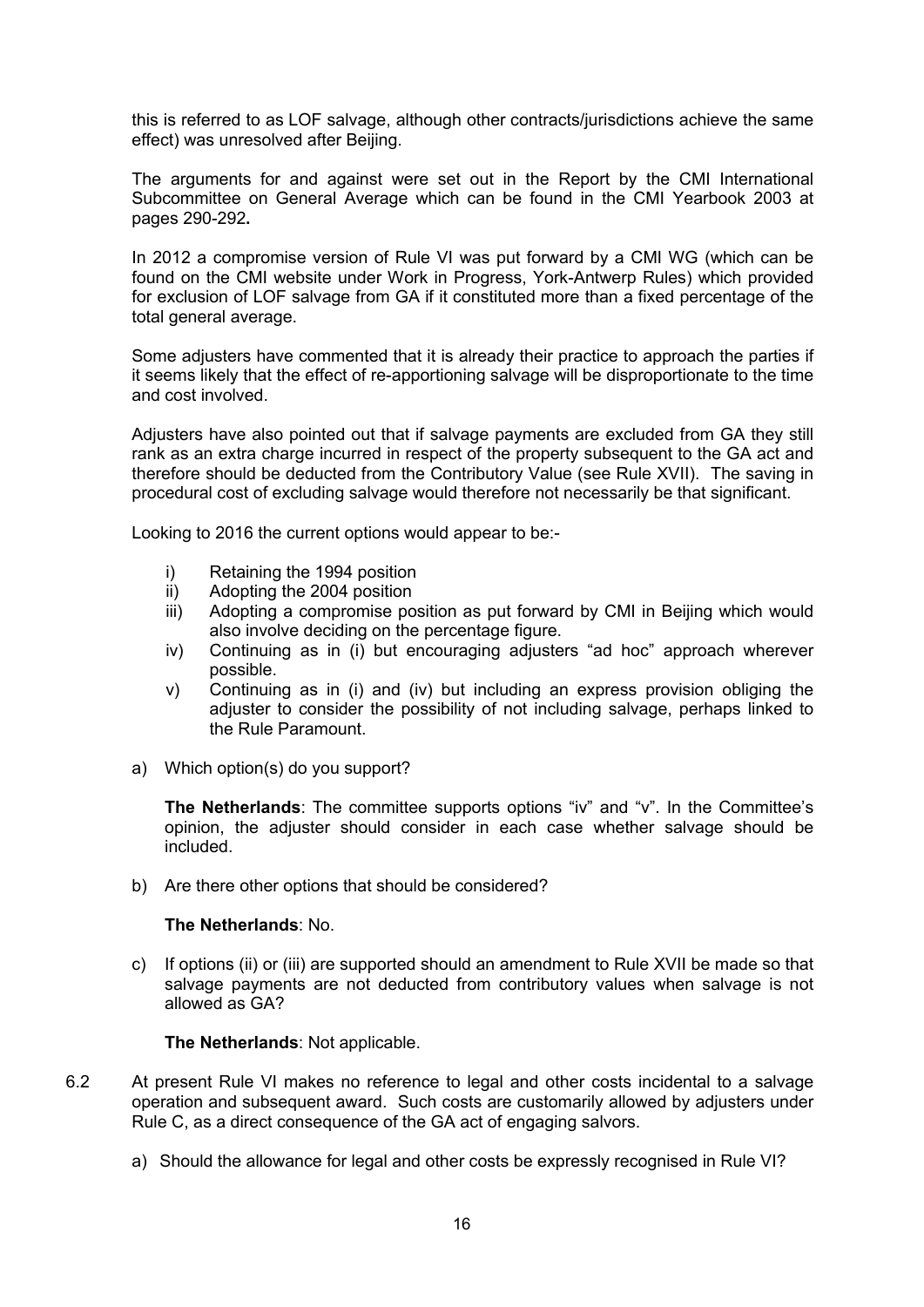**The Netherlands**: No. In the Committee's opinion this should be left to the adiuster's discretion.

b) Would it encourage co-operation amongst salved property interests and early negotiated settlements if legal costs were expressly excluded?

**The Netherlands:** The Committee does not expect that exclusion of legal costs in GA would increase co-operation amongst salved interests. In practice, the salved interests may co-operate anyway.

### **7. RULE VII**

Should the word "ashore" be replaced by "aground"?

**The Netherlands**: Yes.

# **8. RULE VIII**

(a) Should the word "ashore" be replaced by "aground"?

### **The Netherlands**: Yes.

(b) The word "reshipping" is capable of mis-interpretation; should it be replaced by "reloading"?

#### **The Netherlands**: Yes.

#### **9. RULE IX**

No known issues.

**The Netherlands**: No comments.

### **10. RULE X**

10.1 In the second para of  $X(a)$  should the words in italics be inserted

"……… is necessarily removed to another port or place of refuge because repairs *necessary to complete the voyage* cannot be carried out at the first port of refuge."

in order to confirm the line taken in the "Bijela"? (see Lowndes para 10.36)

#### **The Netherlands**: No.

10.2 With regard to X(b) should express wording be introduced to say that the cost of discharge is not GA if the voyage is frustrated or voluntarily terminated, or if repairs are not carried out from some reason?

#### **The Netherlands**: No.

The Committee would like to suggest that the costs of restowage of the cargo incurred in a port of refuge are admissible in general average. These costs are generally necessarily incurred in order to complete the voyage in a safe way and could therefore be regarded as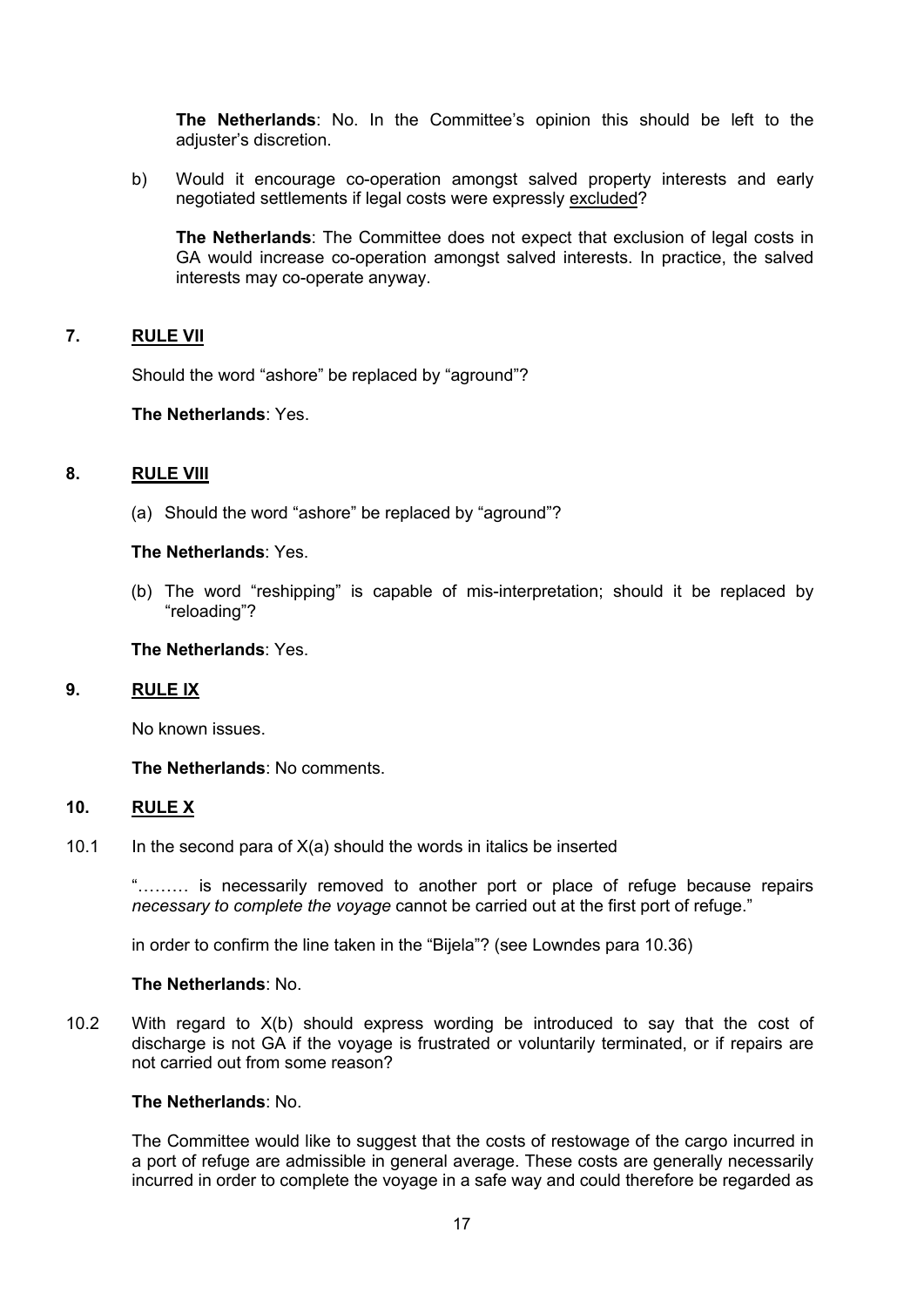general average expense. The costs are difficult to insure for shipowners as they are not covered under the standard P&I cover.

# **11. RULE XI**

11.1 Wages and maintenance of crew are allowed in GA while detained at a port of refuge for the common safety or to effect repairs necessary for the safe prosecution of the voyage, under the YARs 1994 (XI(b)) but not in YARs 2004. Both sets of Rules allow wages during the deviation to a port of refuge, and some have suggested that no crew wages should be allowed in General Average at all. What should be the position under YARs 2016?

**The Netherlands**: In the Committee's opinion, the crew wages should be allowed in general average in both situations. This is an important provision for shipowners. If the crew wages are not included as per YAR 1994, the reference to the YAR 2016 may not be inserted in the contracts of carriage.

11.2 In the "Trade Green" the judge decided that the term "port charges" relates only to the charges a vessel would ordinarily incur in entering a port, and went on to say:

*"I do not think that r.XI(b) can be construed so as to cover all sums charged by the port authority regardless of the circumstances; in my view it is much more limited in its scope. It is true that in the present case the services of the tugs and the charges for those services were imposed on the vessel by the port authority, but they were imposed in response to an unusual situation and were not imposed in the common interests of the ship and cargo. In these circumstances, I do not think that they can properly be regarded as port charges within the meaning of r.XI(b)."*

Most adjusters would regard this view as being against both principle and practice. For example, the cost of a standby tug if required by the port authority is commonly allowed as a port charge.

Does this point now need to be covered expressly by the Rules either by amendment to Rule XI or by inclusion of a definitions section (see Section I-3 above)?

**The Netherlands**: Yes. In view of the decision in the Trade Green, the Committee deems it sensible to expressly stipulate that also 'extra' port charges should be allowed in general average.

As the Committee does not support a definition section, it suggests that a provision is inserted in Rule XI.

11.3 With regard to the phrase *"until the ship shall or should have been made ready to proceed upon her voyage"*, Lowndes (para 11.34-5) refers to examples of delays caused by ice conditions or strikes.

Is express wording needed to deal with such contingencies and/or to clarify the situation when a delay arises from a second accident or the condition of cargo?

**The Netherlands:** No. The Committee does not consider this to be necessary.

11.4 Rules X(b) and XI(b) contain the proviso excluding allowances *"when damage is discovered at a port or place of loading or call without any accident or other extra-ordinary circumstances connected with such damage having taken place during the voyage."*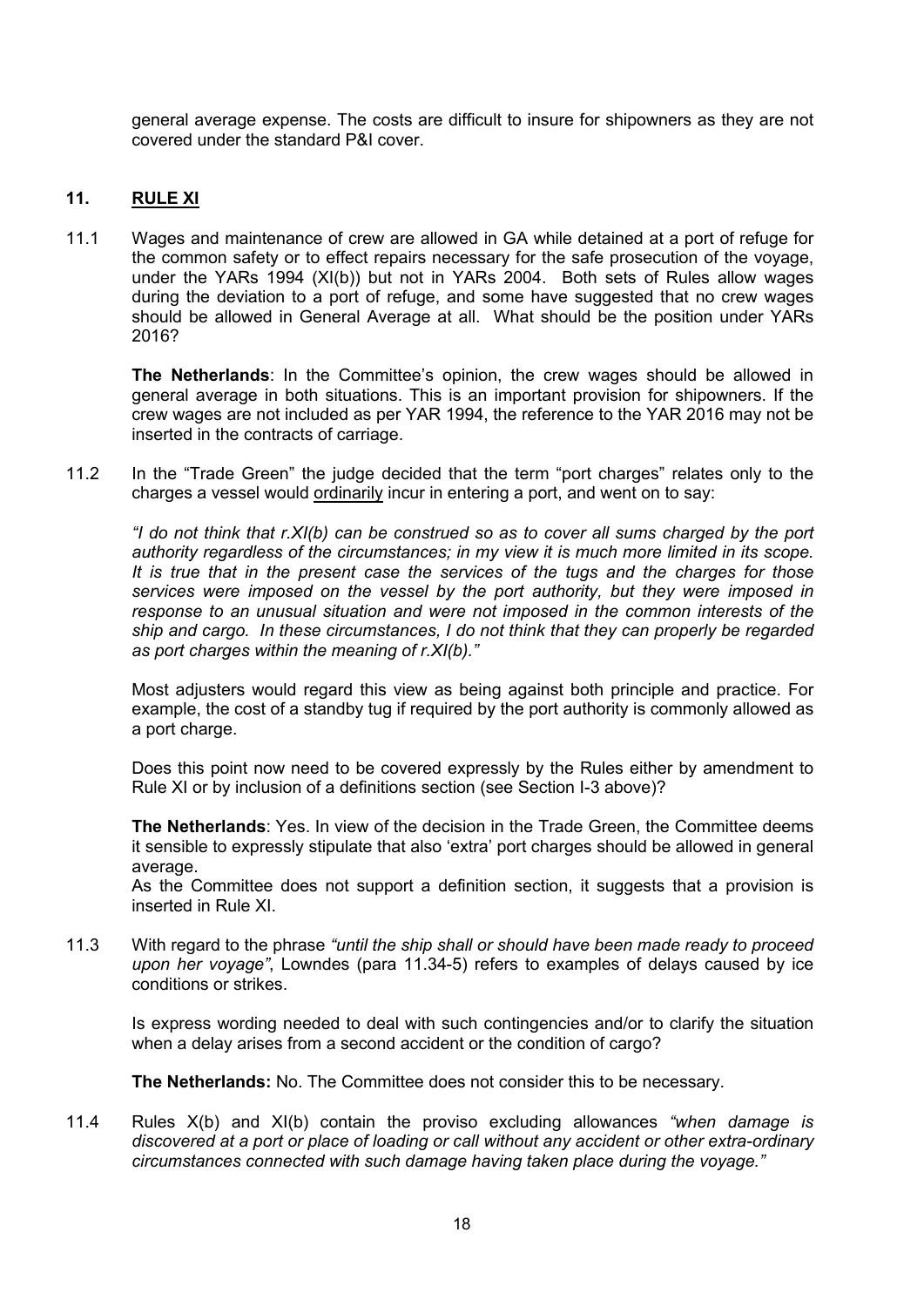Does the wording of this proviso (added in 1974) fulfil its intended purpose?

**The Netherlands**: Yes. In the committee's view it does.

- 11.5 The introduction of Rule XI(d) was the most significant feature of the 1994 Rules.
	- a) Is there any need to change the overall basis of the compromise between property/liability insurers reflected in the XI(d)?

### **The Netherlands**: No.

b) Have you encountered any difficulties in the application or wording of XI(d)?

### **The Netherlands:** No.

c) Do the words "actual escape or release" need to be qualified as in Rule C with the words "from the property involved in the common maritime adventure", or in any other way?

**The Netherlands**: The suggested qualification seems useful.

d) Should sub-paragraph (iv) include reference to bunkers as well as cargo?

**The Netherlands:** Yes. The Committee suggests that the same wording is applied as in Rule Xb, so "cargo, fuel and stores".

### **12. RULE XII**

No known issues

**The Netherlands**: No comments.

### **13. RULE XIII**

No known issues

**The Netherlands**: No.

# **14. RULE XIV**

14.1 The 1994 and 2004 Rules deal with temporary repairs for the common safety and for sacrificial damage in the same way. The 2004 adopted a different approach which gives priority to Particular Average savings as illustrated by these figures:-

| US\$600,000 |
|-------------|
| 500,000     |
| US\$100,000 |

Estimated permanent repair cost at the port of refuge:-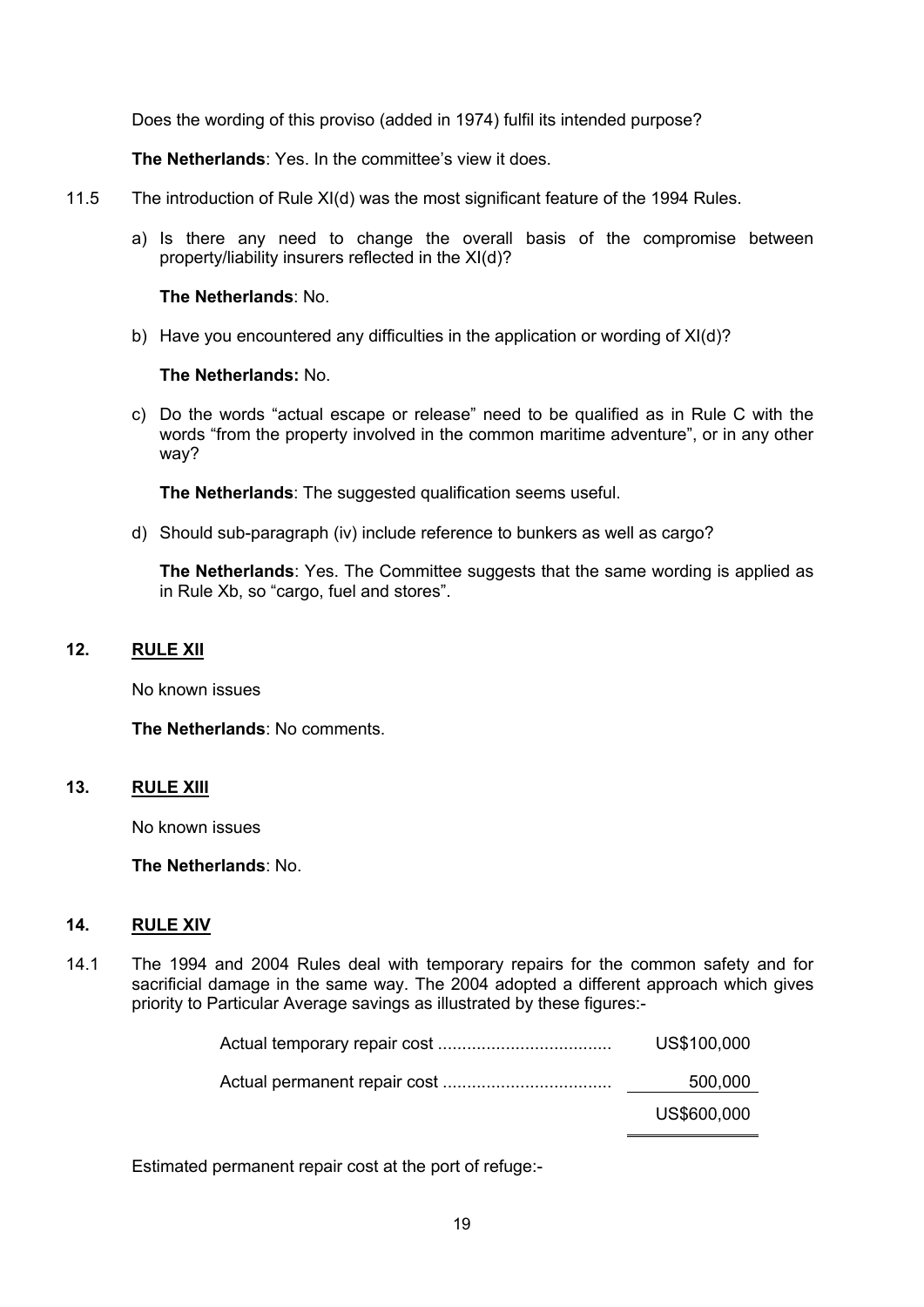- a) US\$600,000 no allowance.
- b) US\$550,000 this is less than the combined actual costs so that US\$50,000 can be considered for allowance in General Average, subject as before to savings. On the basis of the figures used above, the US\$50,000 could be allowed in full, given savings of say US\$75,000 in port charges and other detention expenses.

Any reduction in General Average allowances under this wording would be met as part of the Particular Average claim, subject to the deductible and assuming the vessel to be insured.

Do you consider the 2004 version should be retained?

**The Netherlands**: No. In the opinion of the Committee, the YAR 1994 provision is clearer and causes less difficulties in the calculation.

14.2 The House of Lords judgement in the "Bijela" was handed down only shortly before the Sydney Conference on 1994.Have you encountered any practical difficulties regarding the application of Rule XIV, there having been no reported litigation since 1994?

**The Netherlands**: No. The Committee has not encountered practical difficulties.

# **15. RULE XV**

No known issues.

**The Netherlands**: No.

# **16. RULE XVI**

This Rule provides for cargo sacrifices to be determined "at the time of discharge". Modern transportation involves cargo being carried under one contract of carriage from the port of shipment by sea to a port of discharge and thence by road or rail to in inland destination for delivery to the consignee under a through Bill of Lading. The commercial invoice referred to in the Rule and Rule XVII will include the freight and insurance cost of the whole journey and will not normally be shown broken down between the different sea and land transits. For practical reasons average adjusters have normally, since such multimodal transport became common, adopted CIF values at the time and place of delivery in terms of the invoice; this is frequently the inland destination. They acknowledge that this practice is not strictly in accordance with the wording of the Rules. The practical reasons for its adoption are the great difficulty and consequent cost of determining in these circumstances what the value "at that time of discharge" is.

Should the relevant wording be changed to *"at the time of delivery under the contract of carriage"*, or should both phrases be included, allowing the adjuster to decide the most equitable basis?

(The point also arises with regard to the same wording found in Rule XVII.)

**The Netherlands**: In the Committee's opinion, the wording should not be changed. The condition of the cargo upon discharge from the vessel after the sea carriage should be taken into account.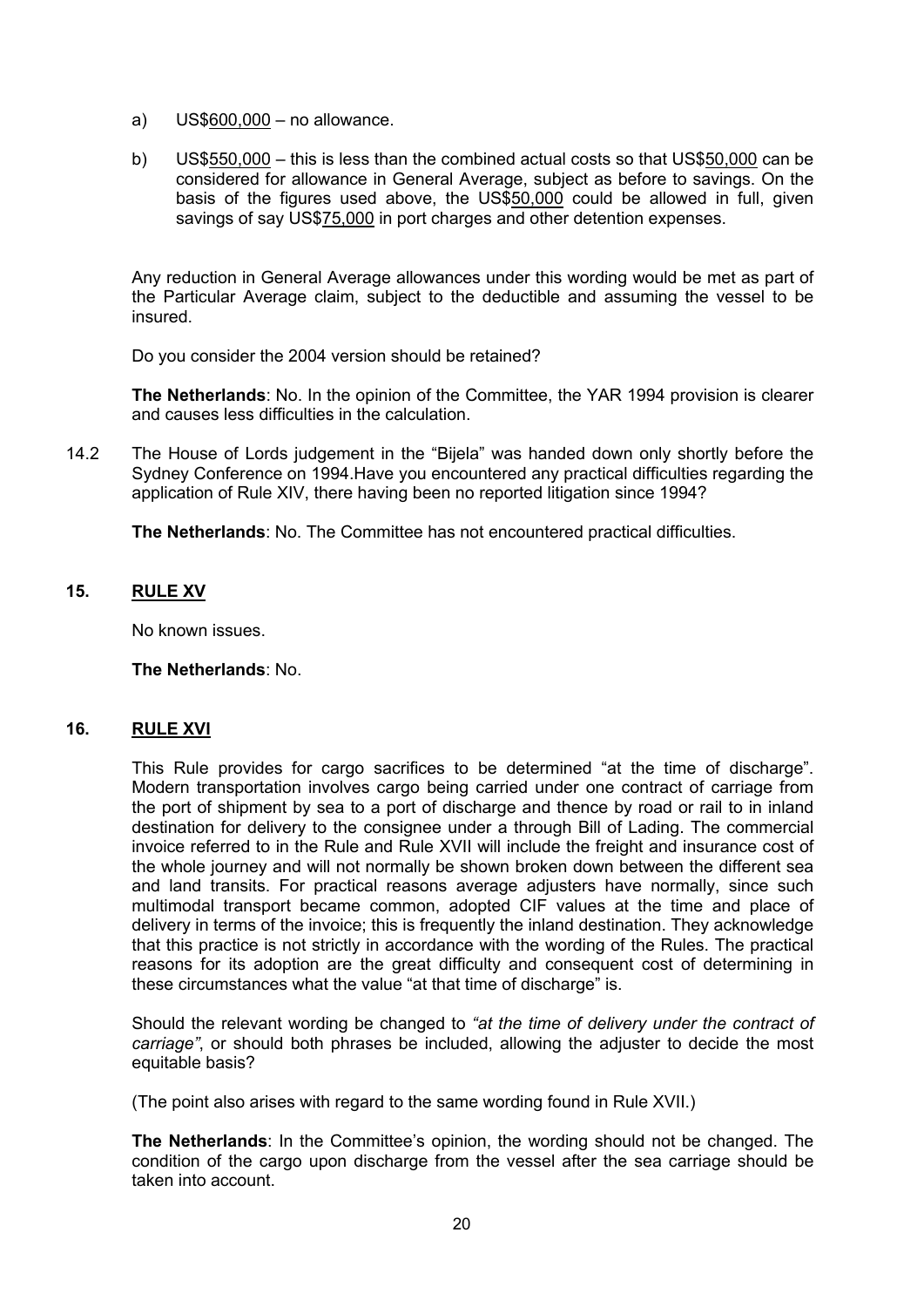### **17. RULE XVII**

17.1 Clause 15 of LOF 2011 LSSA Clauses expressly allows the Arbitrator to disregard low value cargo when "the cost of including such cargo in the process is likely to be disproportionate to its liability for salvage."

Adjusters have similarly excluded low value cargo when appropriate as a matter of good practice, but would it be useful to have an express sanction for doing so in the Rules?

**The Netherlands**: No. In the Committee's opinion, it is preferred to leave it up to the adjuster's discretion.

17.2 Claims for deductions from contributory values of cargo may be made because of loss of a seasonal market or (for example) losses caused by the need to purchase a replacement item for a time sensitive contract. Rules C refers to losses by delay but only in the context of making allowances, not the calculation of contributory values.

Is this an area where clarification is required?

#### **The Netherlands**: No.

### **18. RULE XVIII**

No known issues

**The Netherlands**: No comments.

#### **19. RULE XIX**

No known issues.

**The Netherlands**: No comments.

### **20. RULE XX**

In the discussions at Vancouver it was argued strongly that payment of commission could no longer be justified under modern banking practices, and the 2004 Rules no longer provide for such allowances.

Do you consider that the 2004 position should be maintained in 2016?

**The Netherlands**: Yes. In the Committee's opinion, commission is out dated.

#### **21. RULE XXI**

21.1 It appeared to be common ground at Vancouver that a fixed rate of interest was too inflexible over the life of a version of the YARs and that a variable rate, set annually by CMI, should be preferred.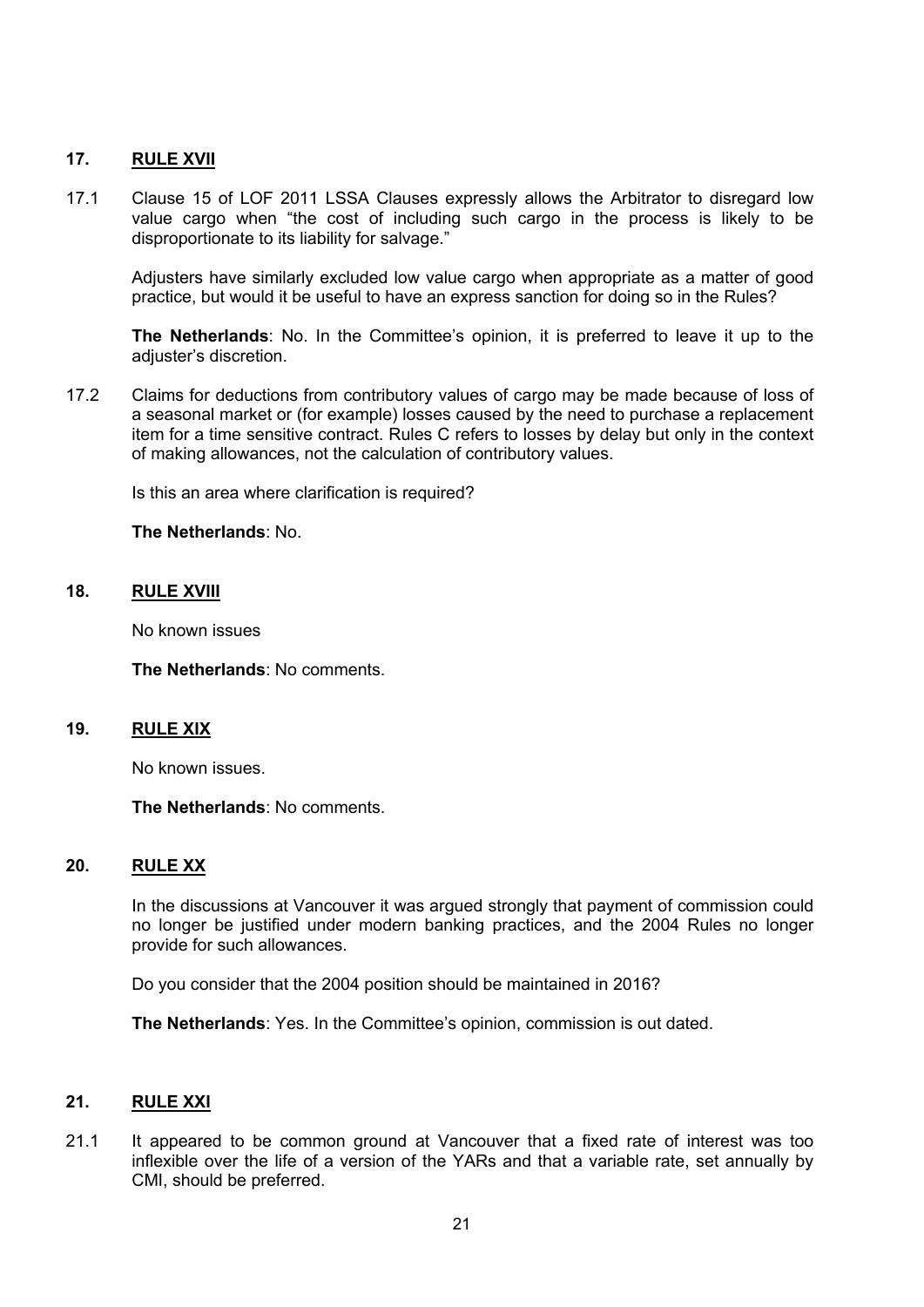Do you remain of this view?

**The Netherlands**: Yes. In the Committee's opinion the rate of interest should reflect the costs incurred in a commercial basis and should not be of extraordinary detriment or benefit to either of the parties. .

21.2 The Vancouver conference agreed guidelines for the CMI Working Group responsible, essentially that the rate should be *"interest applicable to moneys lent by a first class commercial bank to a shipowner of good credit rating."* Since then the rates have been set out as follows:-

While agreeing with the principle of flexible rates, some shipowners have expressed concern that the rates adopted are unrealistic in the current climate when bank lending is extremely tight and sentiment is against the credit-worthiness of the shipping industry, however reputable individual owners may be.

Do you have any proposals to assist with the setting of annual interest rates?

**The Netherlands**: The rate of interest should be set at a percentage which reflects a fair balance between debit and credit interest in order to reflect the actual costs. The Committee doubts that the interest percentage applied to 'a shipowner of a good credit rating' reflects the actual situation.

# **22. RULE XXII**

Due to the difficulty in setting up joint accounts, sometimes in a foreign currency, it has become the practice of adjusters to hold deposits in trust accounts in their own name. Should this practice be recognised by the YARs?

**The Netherlands**: Yes. In the Committee's opinion, adjusters should be allowed to maintain trust accounts in their own name, provided that it is prevented that in case of the adjuster's liquidation, the monies fall within the liquidation fund.

In addition, the Committee is of the opinion that it may be useful to allow the practice up to a specified limited amount only.

# **23. RULE XXIII**

The 2004 Rules introduced the time bar provisions for the first time. While recognising possible difficulties in certain jurisdictions, do you consider these provisions should be retained and, if so, are there any areas needing improvement?